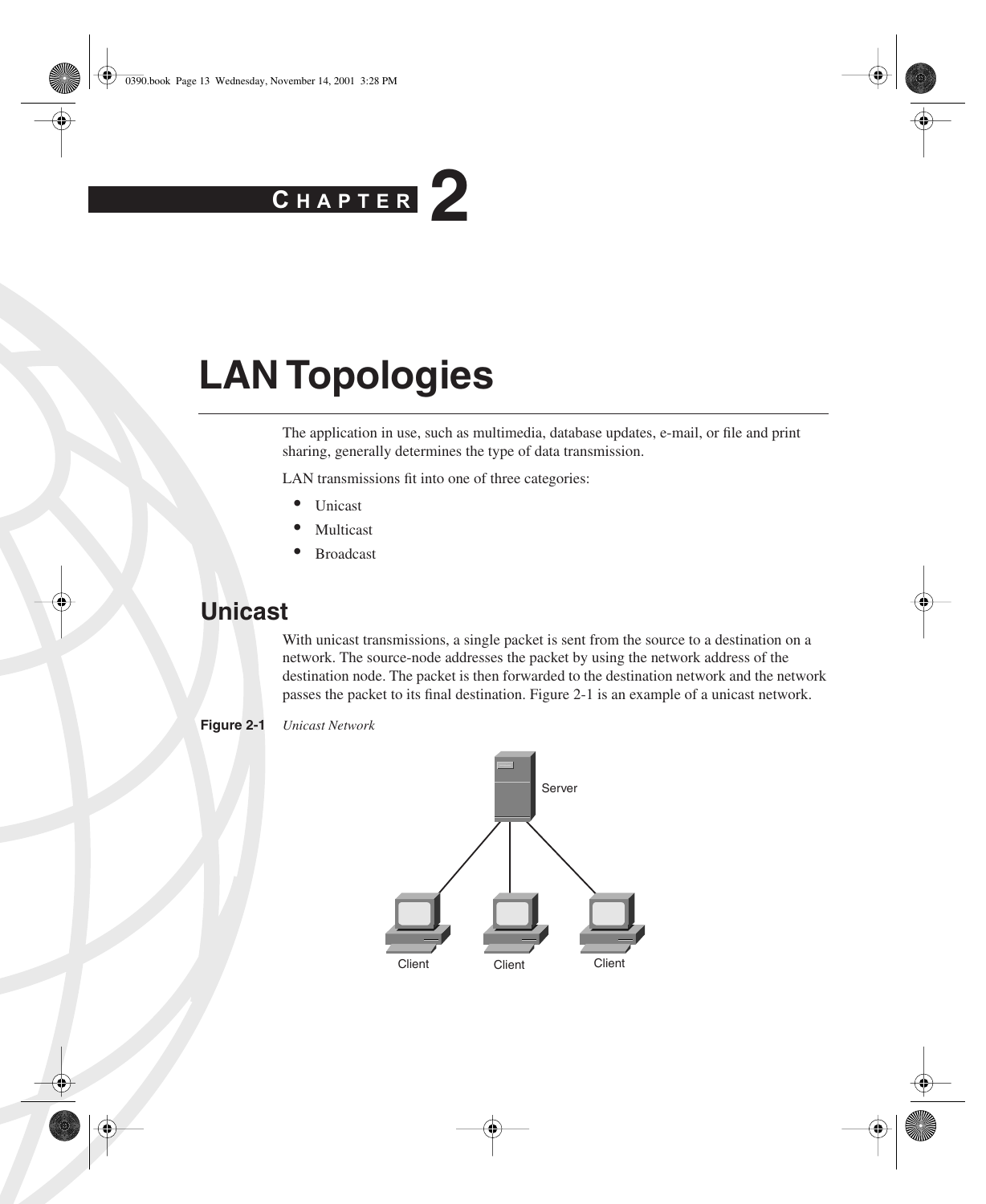# **Multicast**

With a multicast transmission, a single data packet is copied and forwarded to a specific subset of nodes on the network. The source node addresses the packet by using a multicast address. For example, the TCP/IP suite uses 224.0.0.0 to 239.255.255.255. The packet is then sent to the network, which makes copies of the packet and sends a copy to each segment with a node that is part of the multicast address. Figure 2-2 is an example of a multicast network.

**Figure 2-2** *Multicast Network*



# **Broadcast**

Broadcasts are found in LAN environments. Broadcasts do not traverse a WAN unless the Layer 3 edge-routing device is configured with a helper address (or the like) to direct these broadcasts to a specified network address. This Layer 3 routing device acts as an interface between the local-area network (LAN) and the wide-area network (WAN).

**NOTE** Broadcasts will traverse a WAN if the WAN is bridged.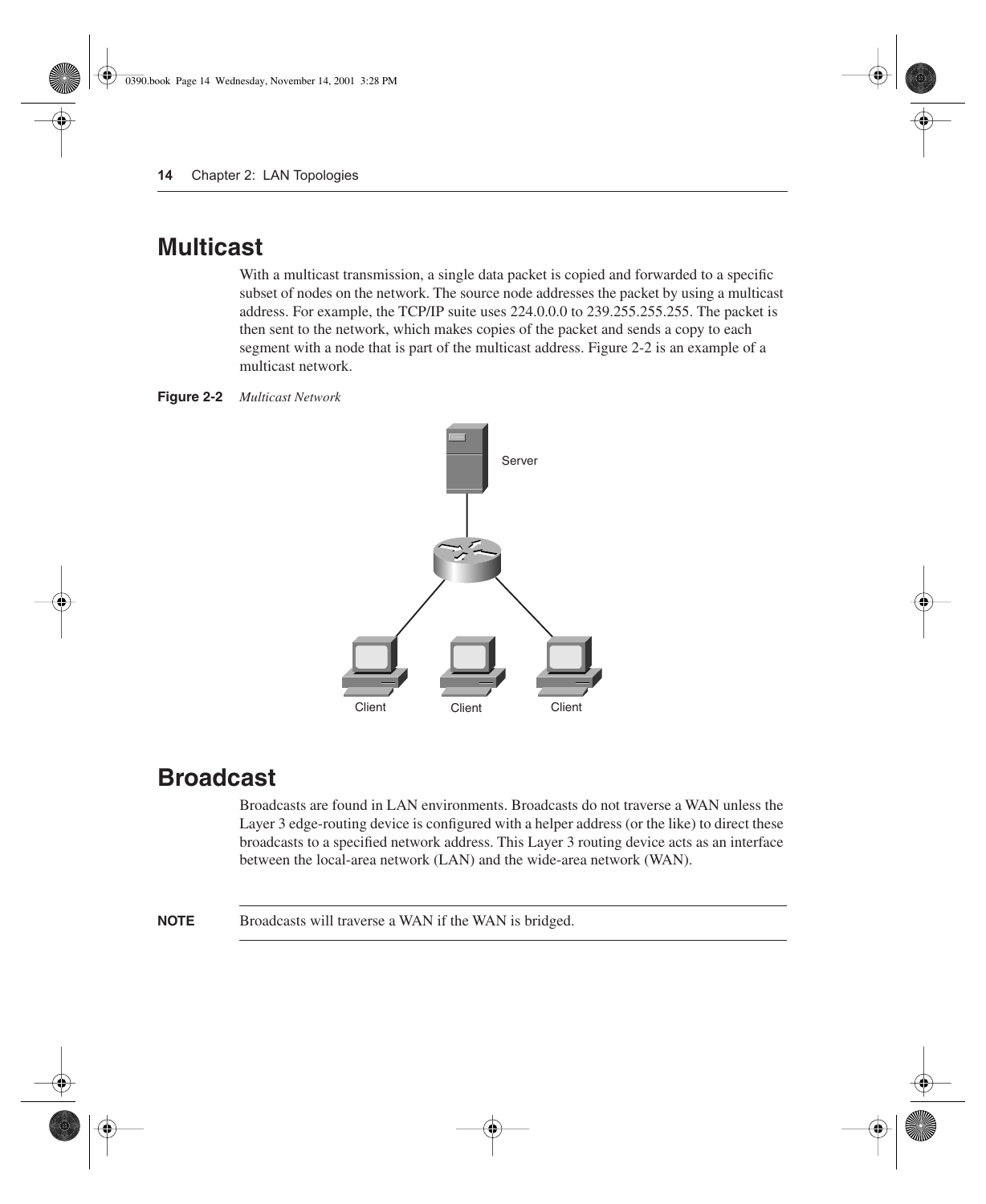**NOTE** Ethernet is a broadcast environment in which one device transmits and all other devices see the transmission. Ethernet (broadcast) operation should not be confused with other LAN or WAN broadcasts, where the frame addressed to the broadcast address (a broadcast frame) is copied and forwarded across the network. Figure 2-3 is an example of a broadcast network.





Multimedia broadcast traffic is a much more bandwidth-intensive broadcast traffic type. Multimedia broadcasts, unlike data broadcasts, typically are several megabits in size; therefore, they can quickly consume network and bandwidth resources. Broadcast-based protocols are not preferred because every network device on the network must expend CPU cycles to process each data frame and packet to determine if that device is the intended recipient. Data broadcasts are necessary in a LAN environment, but they have minimal impact because the data broadcast frames that are traversing the network are typically small. Broadcast storms can cripple a network in no time because the broadcasting device uses whatever available bandwidth is on the network.

An example of a data broadcast on a LAN could be a host searching for server resources, such as Novell's IPX GNS (Get Nearest Server) or AppleTalk's Chooser application.

Unlike data broadcasts, which are usually made up of small frames, multimedia broadcasts are typically several megabits in size. As a result, multimedia broadcasts can quickly consume all available bandwidth on a network, bringing a network and its attached devices to a crawl, if not render them inoperable.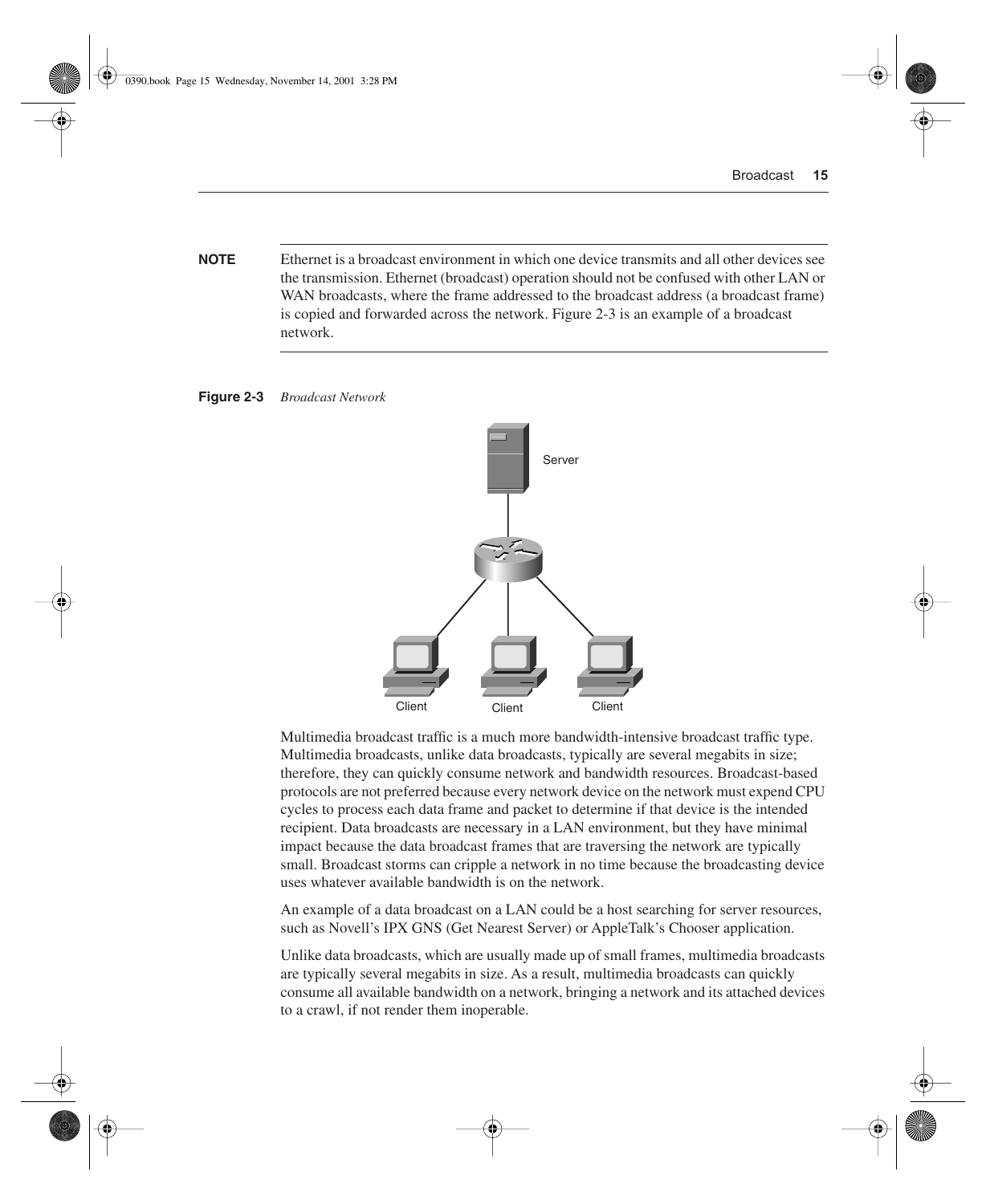Table 2-1 demonstrates the amount of bandwidth that multimedia applications can consume on a network.

| Link Type   | <b>Full-Screen, Full-Motion Client/Server Connections</b><br>Supported (1.5 Mbps Stream) |  |  |
|-------------|------------------------------------------------------------------------------------------|--|--|
| 10 Mbps     | 6 to 7                                                                                   |  |  |
| 100 Mbps    | $50 \text{ to } 60$                                                                      |  |  |
| $1000$ Mbps | 250 to 300                                                                               |  |  |

**Table 2-1** *Multimedia Bandwidth Impact on a LAN (1.5 Mbps\* Stream)*

\*Mbps = megabits per second

For video-conferencing applications, 384 kilobits per second (Kbps) is the recommended maximum bandwidth for uncompressed data streams. Any bandwidth in excess of 384 Kbps typically will not be noticed by end users and could be considered a waste of bandwidth—and in some cases, money. Table 2-2 shows multimedia bandwidth impact on a LAN.

**Table 2-2** *Multimedia Bandwidth Impact on a LAN (384 Kbps Stream)*

| Link Type   | <b>Full-Screen, Full-Motion Client/Server</b><br><b>Connections Supported (384 Kbps Stream)</b> |  |  |
|-------------|-------------------------------------------------------------------------------------------------|--|--|
| 10 Mbps     | 24 to 28                                                                                        |  |  |
| 100 Mbps    | 200 to 240                                                                                      |  |  |
| $1000$ Mbps | 1,000 to 1,200                                                                                  |  |  |

# **LAN Addressing**

LAN (or any internetwork) addresses identify individual or groups of devices. Addressing schemes vary depending on the protocol family and OSI layer.

## **MAC Addresses**

Media Access Control (MAC) addresses identify network devices in LANs. MAC addresses are unique for each LAN interface on a device. MAC addresses are 48 bits in length and are expressed as 12 hexadecimal digits. The first six hexadecimal digits, which are administered by the IEEE, identify the manufacturer or vendor and comprise the organizational unique identifier (OUI). The last six hexadecimal digits comprise the interface serial number, or another value administered by the specific vendor. MAC addresses are sometimes referred to as burned-in addresses (BIAs) because they are burned into read-only memory (ROM) and are copied into random-access memory (RAM) when the interface card initializes.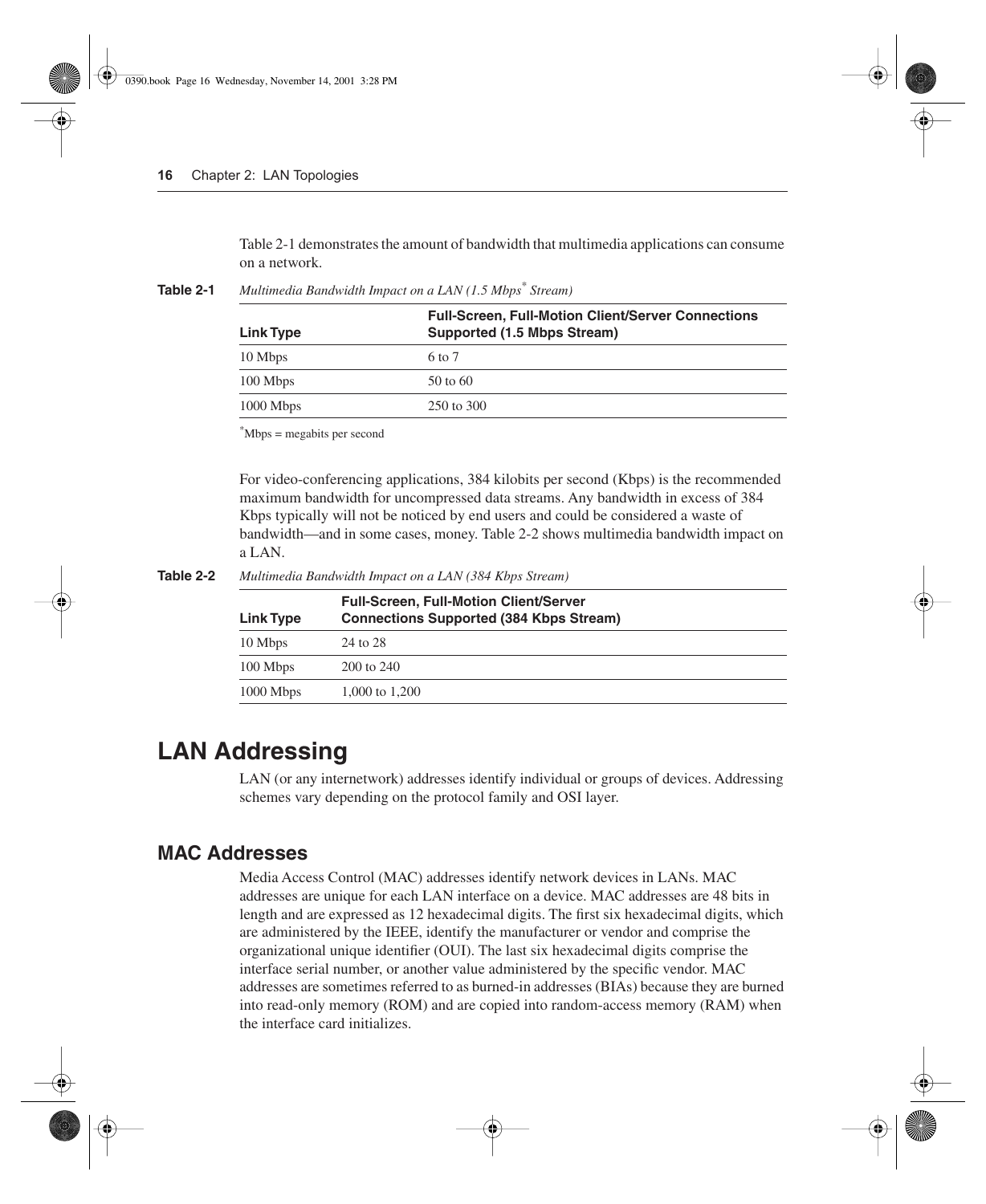MAC addresses are supported at the data link layer of the OSI model. According to the IEEE's specifications, Layer 2 comprises two components: the MAC sublayer and the logical link control (LLC) sublayer. The MAC sublayer interfaces with the physical layer (OSI model Layer 1), and the LLC sublayer interfaces with the network layer (OSI model Layer 3).

## **Network Layer Addresses**

Network layer addresses identify a device at the OSI network layer (Layer 3). Network addresses exist within a hierarchical address space and sometimes are called *virtual* or *logical* addresses.

Network layer addresses have two parts: the *network* of which the device is a part and the device, or *host*, number of that device on that network. Devices on the same logical network must have addresses with the same network part; however, they will have unique device parts, such as network and host addresses in an IP or IPX network.

For example, an IP address is often expressed as a dotted decimal notation, such as *x.x.x.x*. Each *x* in the address indicates either a network or host number, demonstrated as *n.n.h.h.* The subnet mask determines where the network boundary ends and the host boundary begins.

# **LAN Topologies**

Four LAN topologies exist:

- Star (Hub-and-Spoke)
- Ring
- Bus
- Tree

## **Star (Hub-and-Spoke) Topology**

All stations are attached by cable to a central point, usually a wiring hub or other device operating in a similar function.

Several different cable types can be used for this point-to-point link, such as shielded twisted-pair (STP), unshielded twisted-pair (UTP), and fiber-optic cabling. Wireless media can also be used for communications links.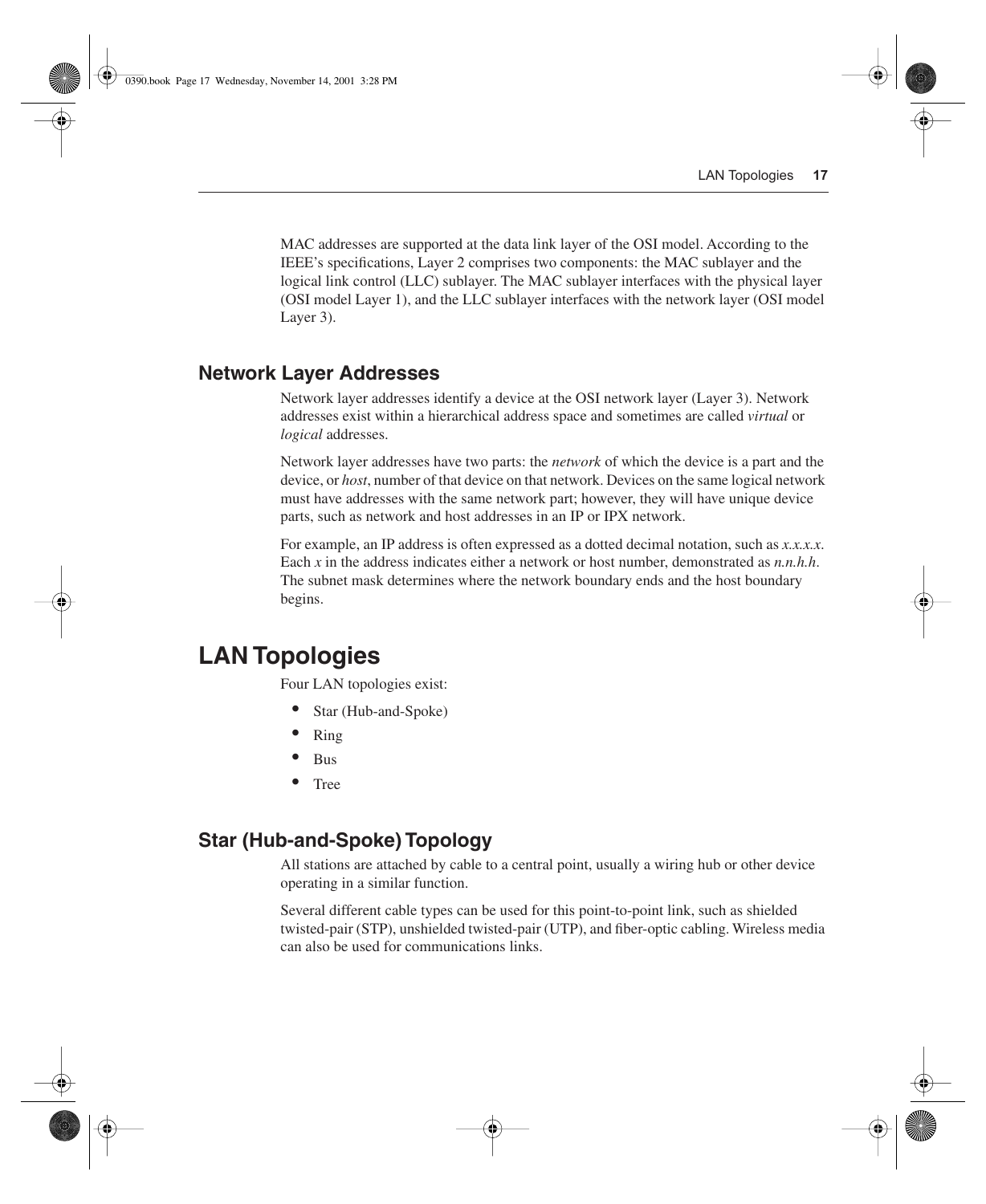**NOTE** STP is not typically used in a point-to-point configuration. STP is used primarily in the Token Ring environment, where the hubs are called MAUs or MSAUs and the connections from the NIC to the MAU are not really point-to-point. This is because there is a transmit and a receive side, and the transmission is one way. In fact, this is sometimes called a "star-ring."

> The advantage of the star topology is that no cable segment is a single point of failure impacting the entire network. This allows for better management of the LAN. If one of the cables develops a problem, only that LAN-attached station is affected; all other stations remain operational.

> The disadvantage of a star (hub-and-spoke) topology is the central hub device. This central hub is a single point-of-failure in that if it fails, every attached station is out of service.

> These central hubs, or concentrators, have changed over the years. Today, it is common to deploy hubs with built-in redundancy. Such redundancy is designed to isolate a faulty or failed component, such as the backplane or power supply. Figure 2-4 is an example of a star (hub-and-spoke) topology.

**Figure 2-4** *Star (Hub-and-Spoke) Topology*



This example demonstrates a star topology with a file server, printer, and two workstations. If a cable to one of the workstations fails, the rest of the devices are unaffected unless they need to access resources from the "disconnected" device.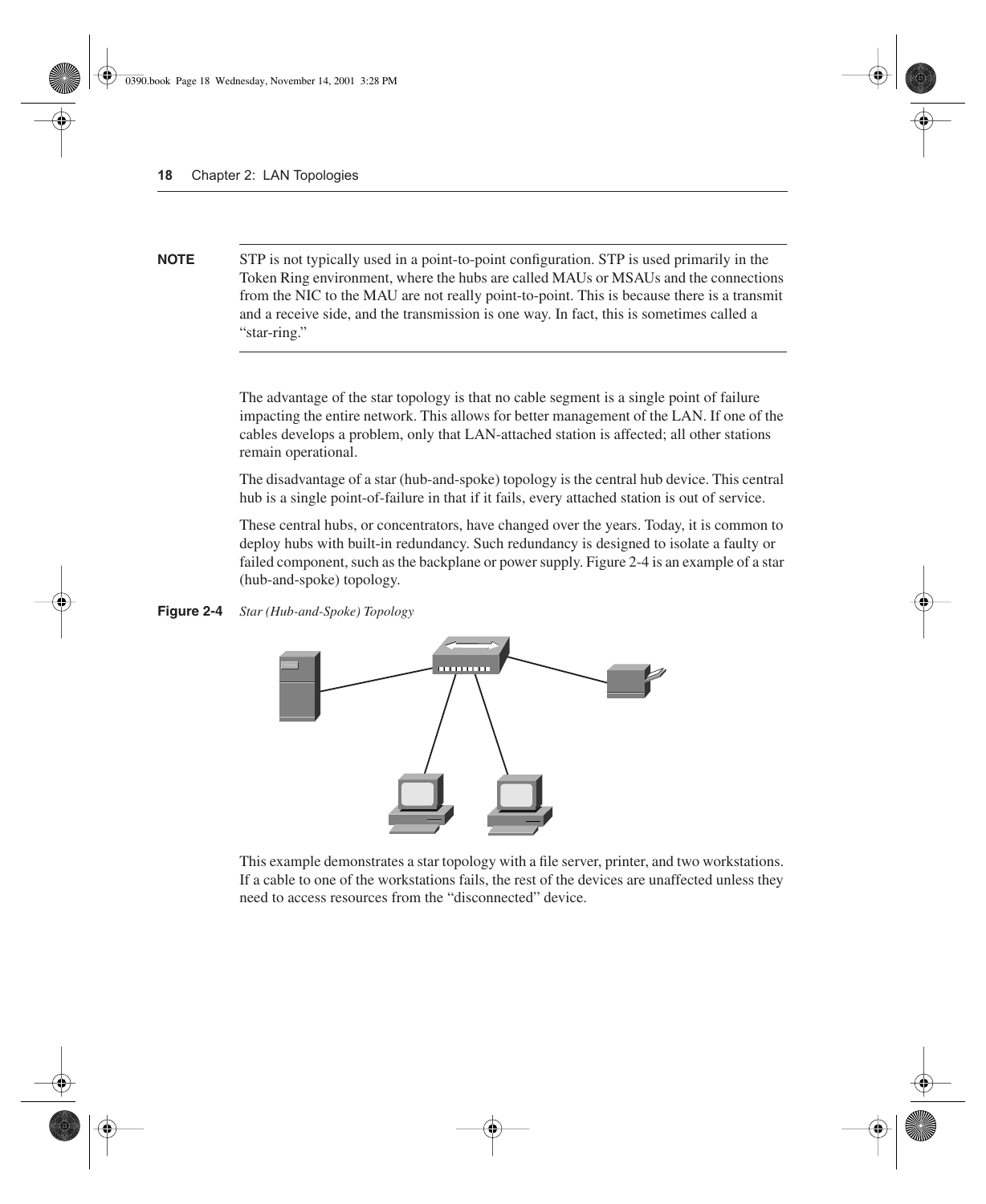# **Ring Topology**

All stations in a ring topology are considered repeaters and are enclosed in a loop. Unlike the star (hub-and-spoke) topology, a ring topology has no end points. The repeater in this case is a function of the LAN-attached station's network interface card (NIC).

Because each NIC in a LAN-attached station is a repeater, each LAN station will repeat any signal that is on the network, regardless of whether it is destined for that particular station. If a LAN-attached station's NIC fails to perform this repeater function, the entire network could come down. The NIC controller is capable of recognizing and handling the defective repeater and can pull itself off the ring, allowing the ring to stabilize and continue operating.

Token Ring (IEEE 802.5) best represents a ring topology. Although the physical cabling is considered to be a star topology, Token Ring is a ring in logical topology, as demonstrated by the following figures. Although physical topology is a physical layer attribute, the media access method used at the data link layer determines the logical topology. Token Ring defines a logical ring and contention, as Ethernet defines a logical bus. Even when attached to a hub, when one Ethernet device transmits, everyone hears the transmission, just as though on a bus. Figures 2-5 and 2-6 are examples of ring topologies.



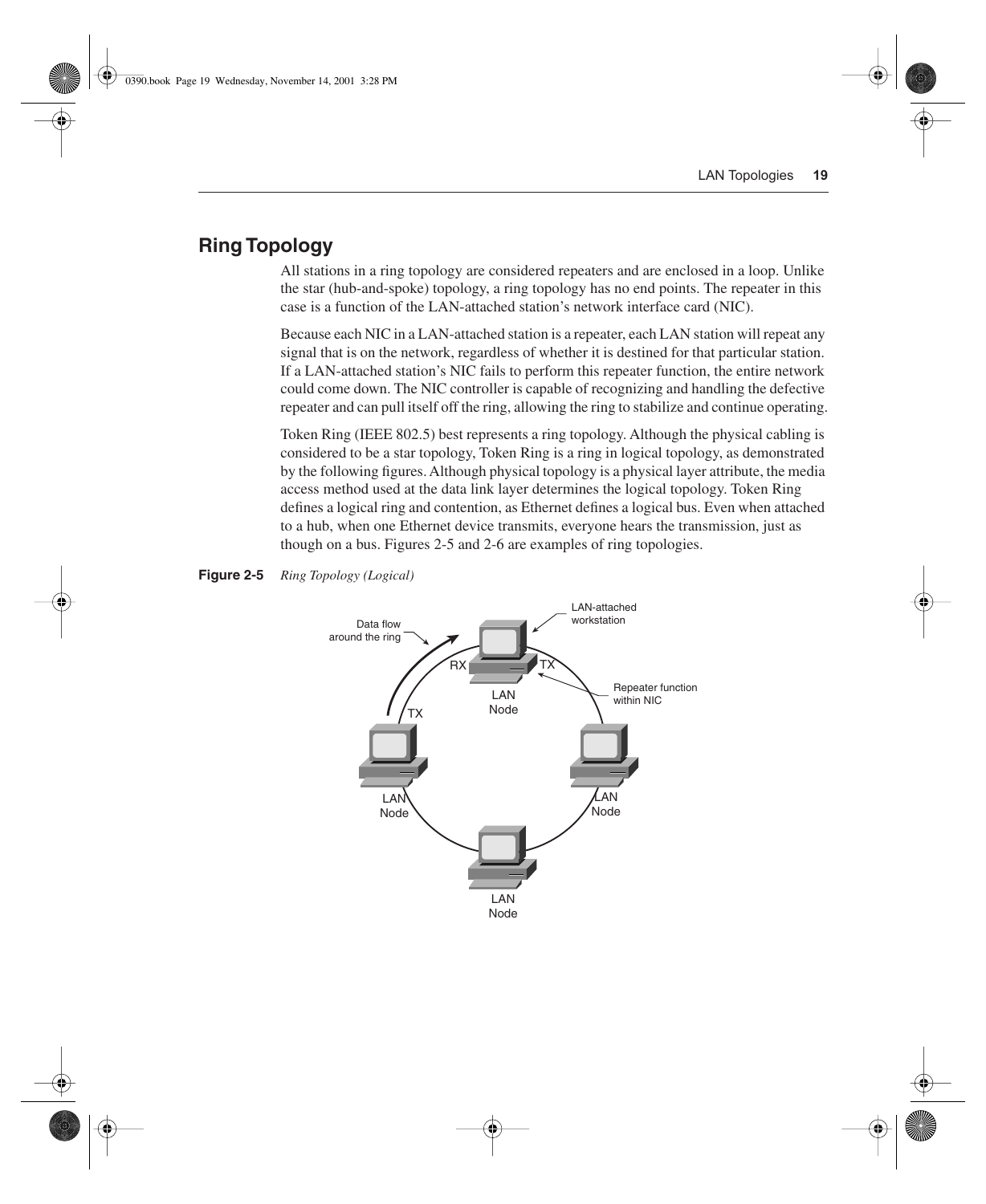#### **Figure 2-6** *Ring Topology*



Fiber Data Distributed Interface (FDDI) is another example of a ring topology implementation. Like Token Ring, FDDI rings are physically cabled in a star topology. FDDI stations can be configured either as a single attachment station (SAS) or as a dual attachment station (DAS). SASs are connected to one of the two FDDI rings, whereas DASs are connected to both rings via an A and B port on the FDDI stations and concentrator.

Token Ring and FDDI LANs will be discussed in greater detail in Chapters 6, "Token Ring/ IEEE 802.5," and 7, "FDDI."

## **Bus Topology**

Sometimes referred to as linear-bus topology, Bus is a simple design that utilizes a single length of cable, also known as the medium, with directly attached LAN stations. All stations share this cable segment. Every station on this segment sees transmissions from every other station on the cable segment; this is known as a *broadcast medium*. The LAN attachment stations are definite endpoints to the cable segment and are known as *bus network termination points*.

This single cable segment lends itself to being a single point of failure. If the cable is broken, no LAN station will have connectivity or the ability to transmit and receive.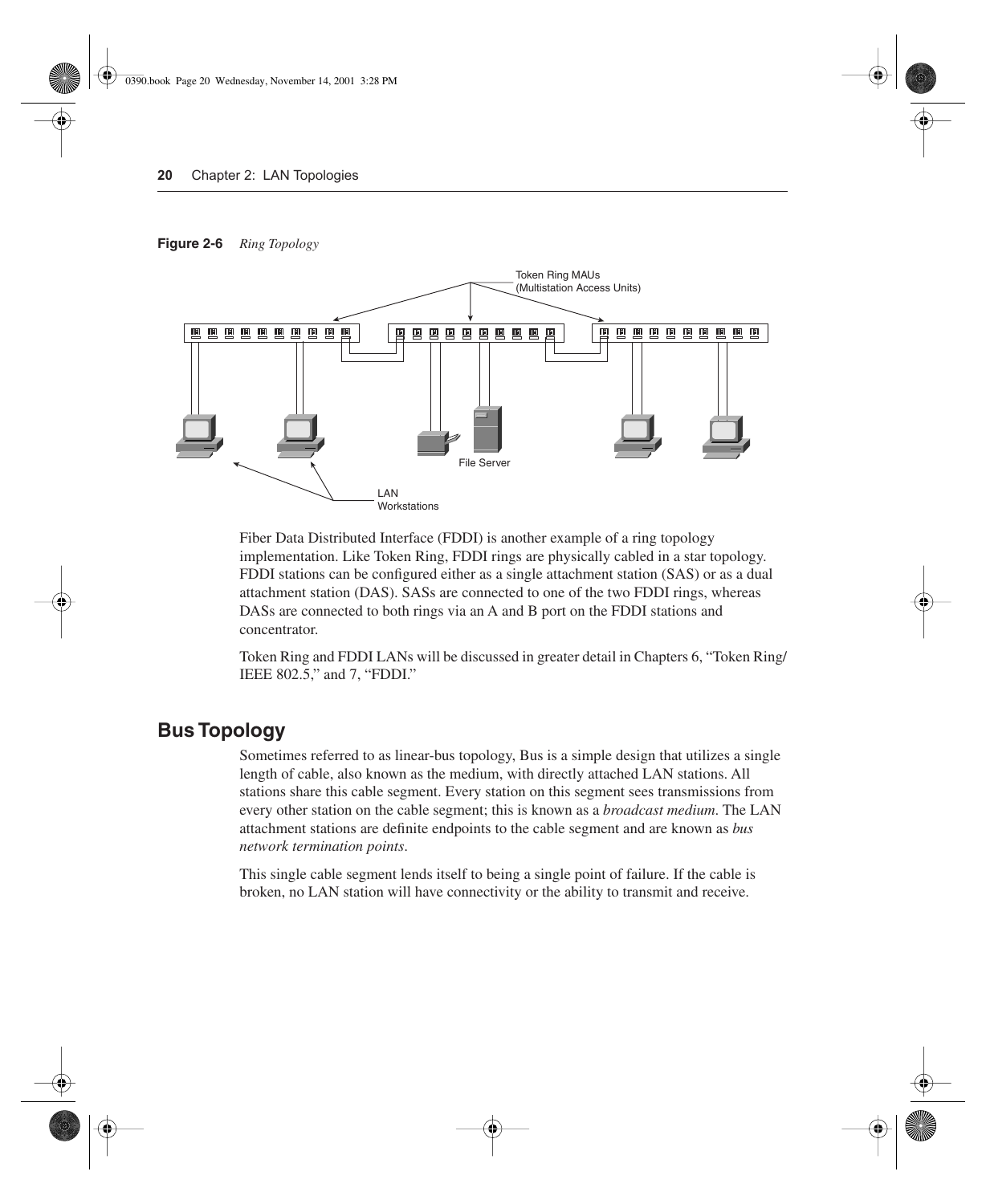Ethernet (IEEE 802.3) best represents this topology. Ethernet has the ability to utilize many different cable schemes. Further discussion of Ethernet and these cable schemes will be found in greater detail in Chapter 3. Figure 2-7 is an example of a bus topology.





## **Tree Topology**

The tree topology is a logical extension of the bus topology and could be described as multiple interconnected bus networks. The physical (cable) plant is known as a *branching tree* with all stations attached to it. The tree begins at the root, the pinnacle point, and expands to the network endpoints. This topology allows a network to expand dynamically with only one active data path between any two network endpoints.

A tree topology network is one that does not employ loops in its topology. An example of a tree topology network is a bridged or switched network running the spanning tree algorithm, usually found with Ethernet (IEEE 802.3) networks. The spanning tree algorithm disables loops in what would otherwise be a looped topology. Spanning tree expands through the network and ensures that only one active path exists between any two LAN-attached stations. Figure 2-8 is an example of a tree topology.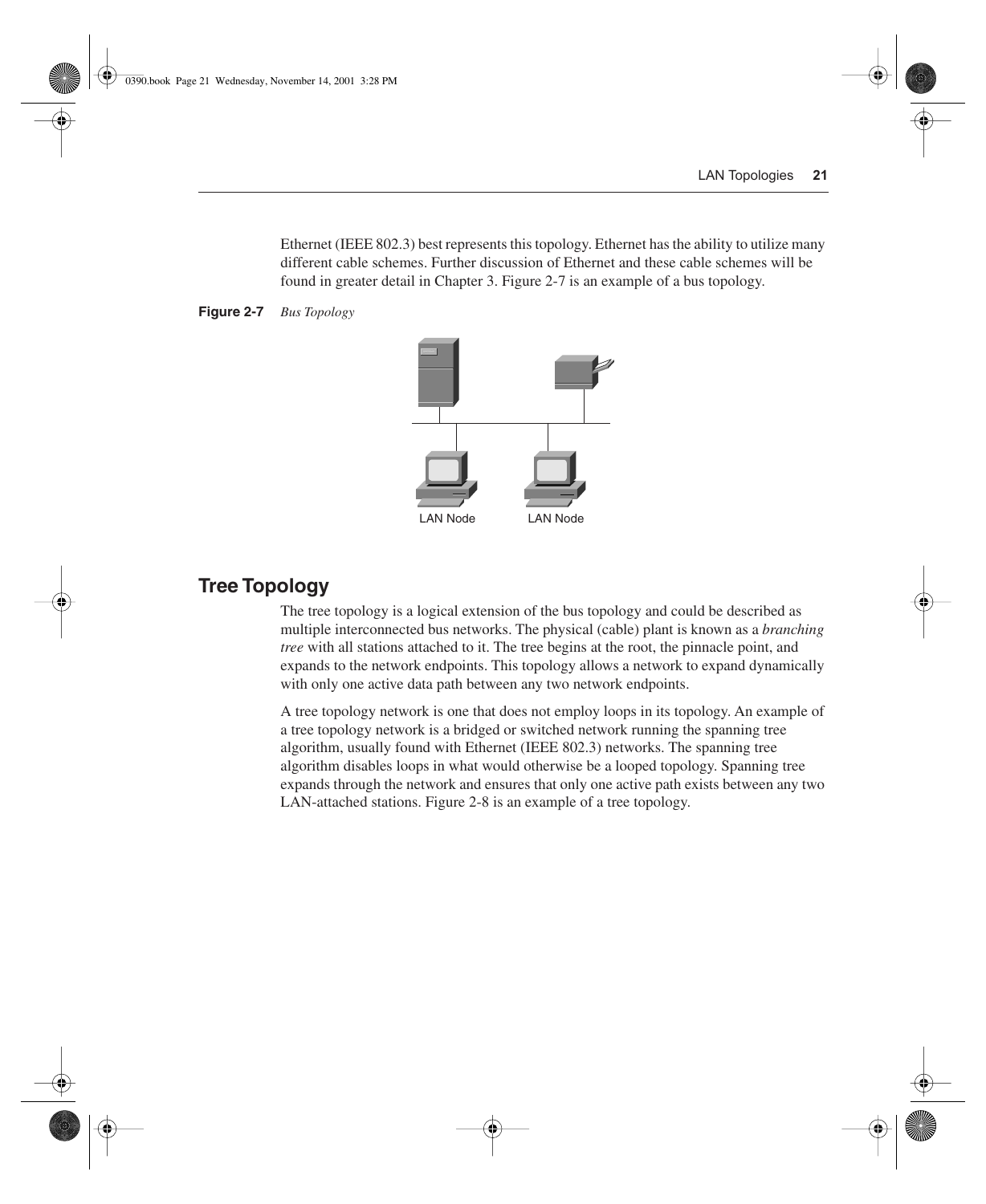#### **Figure 2-8** *Tree Topology*



# **Network Devices**

The four primary devices used in LANs are as follows:

- Hubs
- Bridges
- Switches
- Routers

Respective to the OSI model, these devices operate at the following layers:

- OSI Layer 1 (physical)—Hubs, repeaters (hubs are considered to be multiport repeaters)
- OSI Layer 2 (data link)—Bridges, switches
- OSI Layer 3 (network)—Routers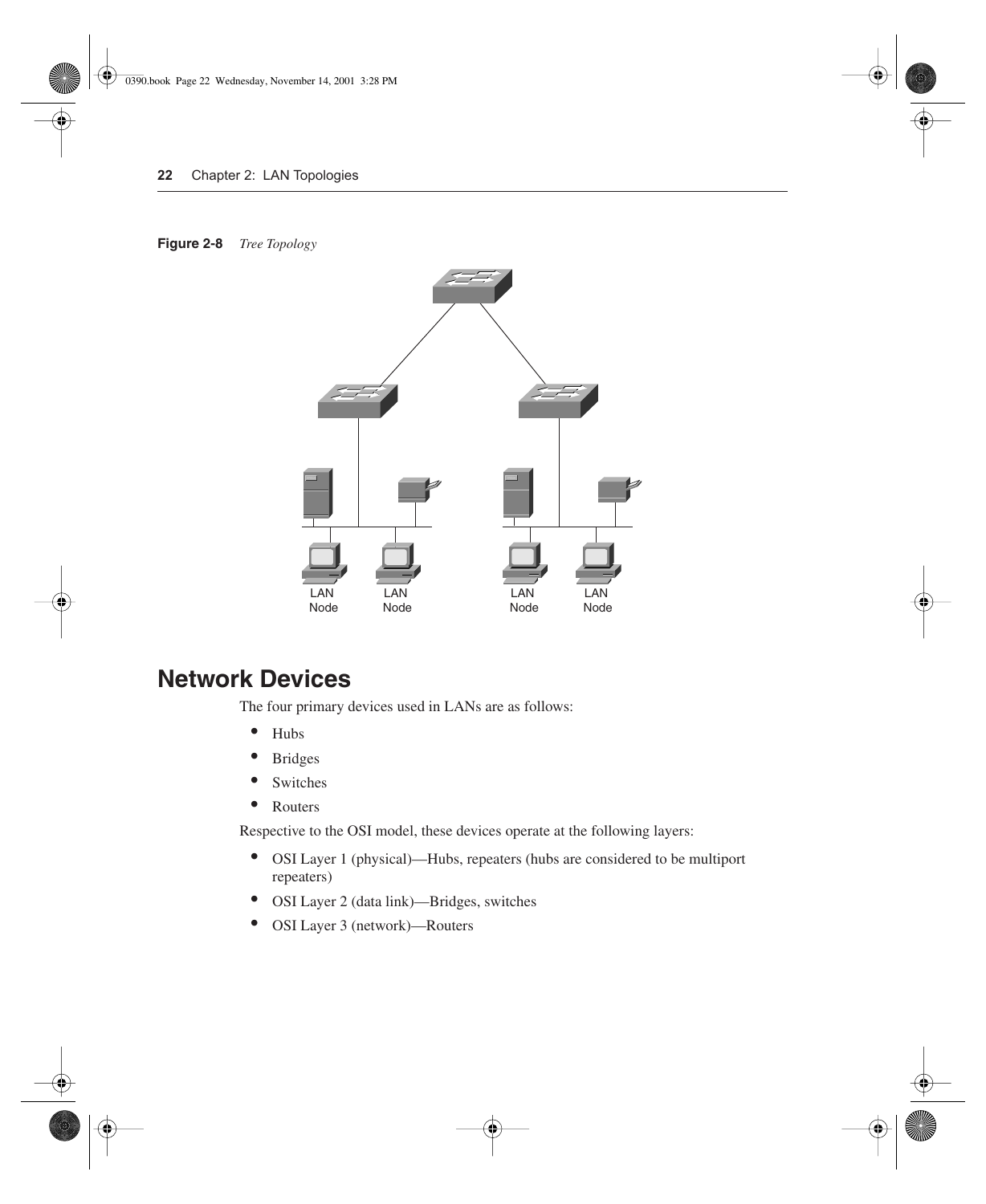## **Hubs**

Hubs operate at the physical layer (Layer 1) of the OSI model. A hub is used to connect devices so that they are on one shared LAN, as shown in Figure 2-9. Because only two devices can be directly connected with LAN cables, a hub is needed to interconnect two or more devices on a single LAN. The cable termination points are the hub and the LAN device (host).





Ethernet hubs are not "smart" devices; hubs send all the data from a network device on one port to all other hub ports. When network devices are connected via a hub, LAN-attached devices will hear all conversations across the LAN. Each station then examines the message header to determine if it is the intended recipient. If more than one LAN station transmits at the same time, a collision occurs and both stations initiate a backoff algorithm before attempting retransmission. This type of operation is also known as *contention*. All devices attached to the hub are said to be in a *single collision domain*.

*Backbone hubs* are hubs deployed to connect other hubs to a single termination, or *root,* point. This is known as a *multitiered* design and is illustrated in Figure 2-10.

**Figure 2-10** *Backbone, or Multitiered, Hub Network*

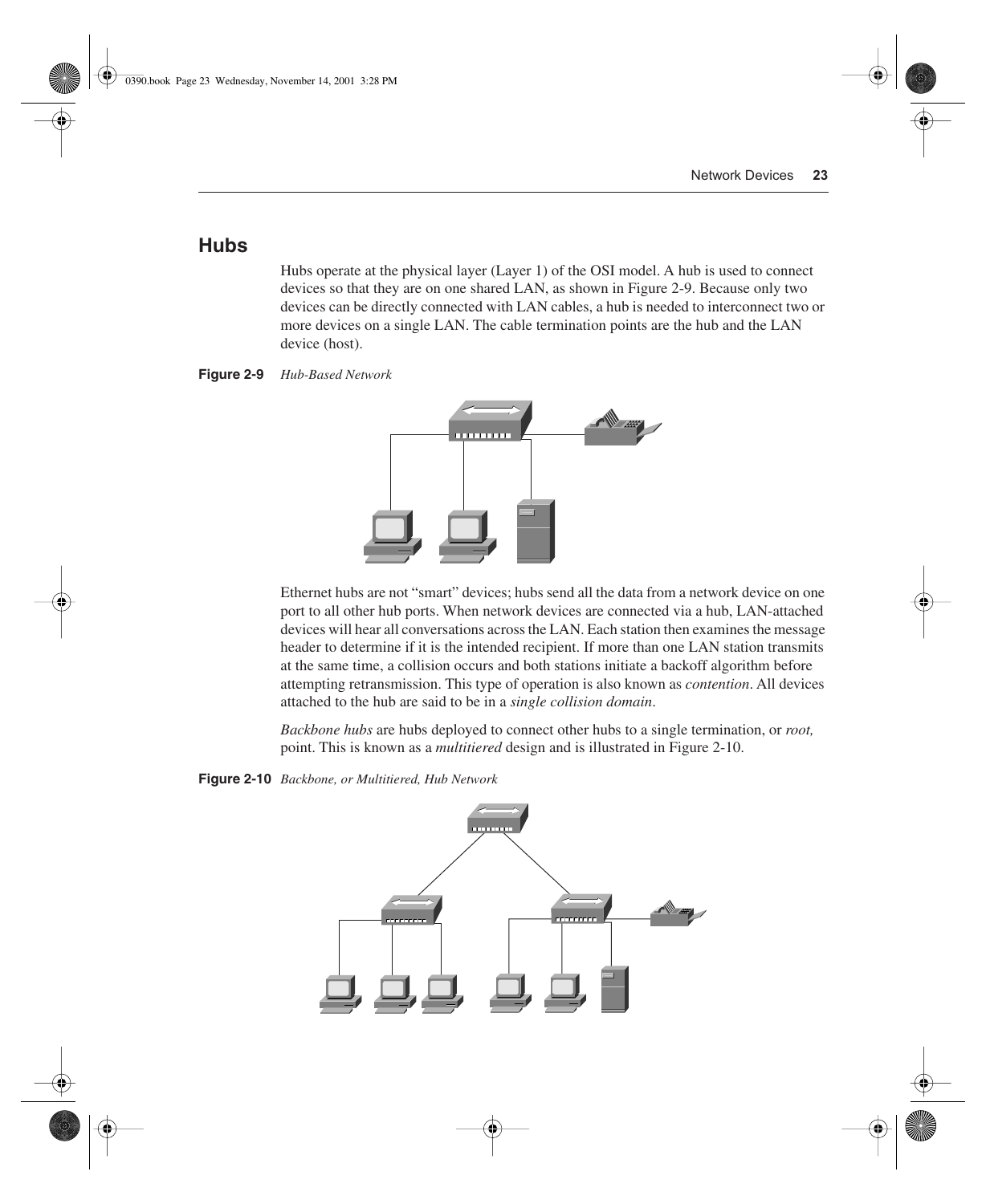Several benefits can be derived from this multitiered design:

- It provides interdepartmental connections between hubs.
- It extends the maximum distance between any pair of nodes on the network.

#### Intelligent Hubs

Intelligent hubs contain logic circuits that will shut down a port if the traffic originating from that port indicates that bad, or malformed, frames are the rule rather than the exception.

#### Managed Hubs

Visit www.cisco.com for up-to-date product information and announcements.

#### Stackable Hubs

Visit www.cisco.com for up-to-date product information and announcements.

### **Bridges**

This section focuses on transparent bridges, which can also be referred to as learning or Ethernet bridges. Bridges have a physical layer (Layer 1), but are said to operate at the data link layer (Layer 2) of the OSI model. Bridges forward data frames based on the destination MAC address.

Bridges also forward frames based on frame header information. Bridges create multiple collision domains and are generally deployed to provide more useable bandwidth. Bridges don't stop broadcast traffic; they forward broadcast traffic out every port of each bridge device. Each port on a bridge has a separate bandwidth (collision) domain, but all ports are on the same broadcast domain.

Bridges were also deployed in complex environments, which is where broadcast storms became such a problem.

Routers were added to the complex bridged environments to control broadcasts. Later, VLANs were devised when switches were deployed in enterprise environments and brought back the old problem of broadcast storms.

**NOTE** Bridges, like repeaters, do not modify traffic. Unlike repeaters, bridges can originate traffic in the form of spanning tree bridge protocol data units (BPDUs).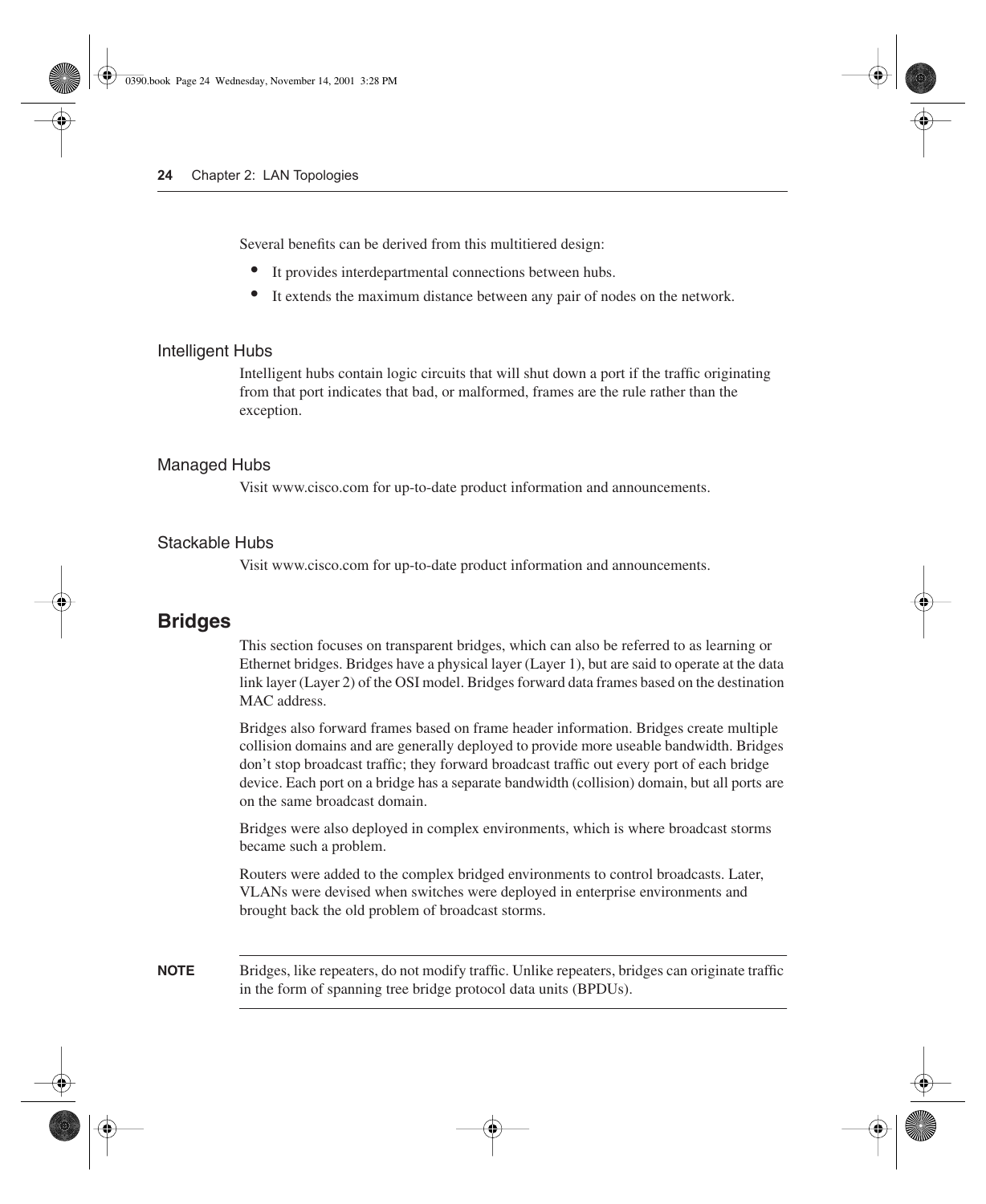Bridges maintain a MAC address table, sometimes referred to as a *content addressable memory (CAM)* or bridging table, which maintains the following information:

- MAC addresses
- Port assignment

**NOTE** Bridges/switches can modify traffic. IP QoS and RIF are examples.

#### Bridge Operation

A learning bridge examines the source field of every frame it sees on each port and builds up a picture of which addresses are connected to which ports. This means that it will *not* retransmit a frame if it knows that the destination address is connected to the same port on which the bridge saw the frame.

A special problem arises if a bridge sees a frame addressed to a destination that is not in its address table. In this case, the frame is retransmitted on every port except the one on which it was received. This is known as *flooding*.

Bridges also age address table entries. If a given address has not been heard from in a specified period of time, then the address is purged from the address table.

The learning bridge concept works equally well with several interconnected networks, provided that no loops exist in the system. Consider the following simple configuration.

Suppose both stations A and B start up and A attempts to communicate with B (see Figure 2-11). At this point, the following process occurs:

- **1** A frame from A addressed to B reaches port 1 off bridge B1. B1 then learns that station A is connected to port 1, but it knows nothing about station B so it retransmits the frame destined for B on all available ports except port 1.
- **2** Bridge B2 receives the frame. Because Bridge B2 does not know where station B is, it retransmits on all available ports except port 1, causing the frame to reach B and generate a response.
- **3** By examining the incoming frame, bridge B2 knows that A is reachable via its port 1.
- **4** Station B's response reaches B2 on port 2 so that B2 can update its address table with information about the location of B.
- **5** B2 already knows how to get to A, so the response is transmitted on B2's port 1 and reaches B1.
- **6** B1 examines this incoming frame and determines that B is reachable via its port 2.
- **7** Both bridges now know how to send frames to both A and B.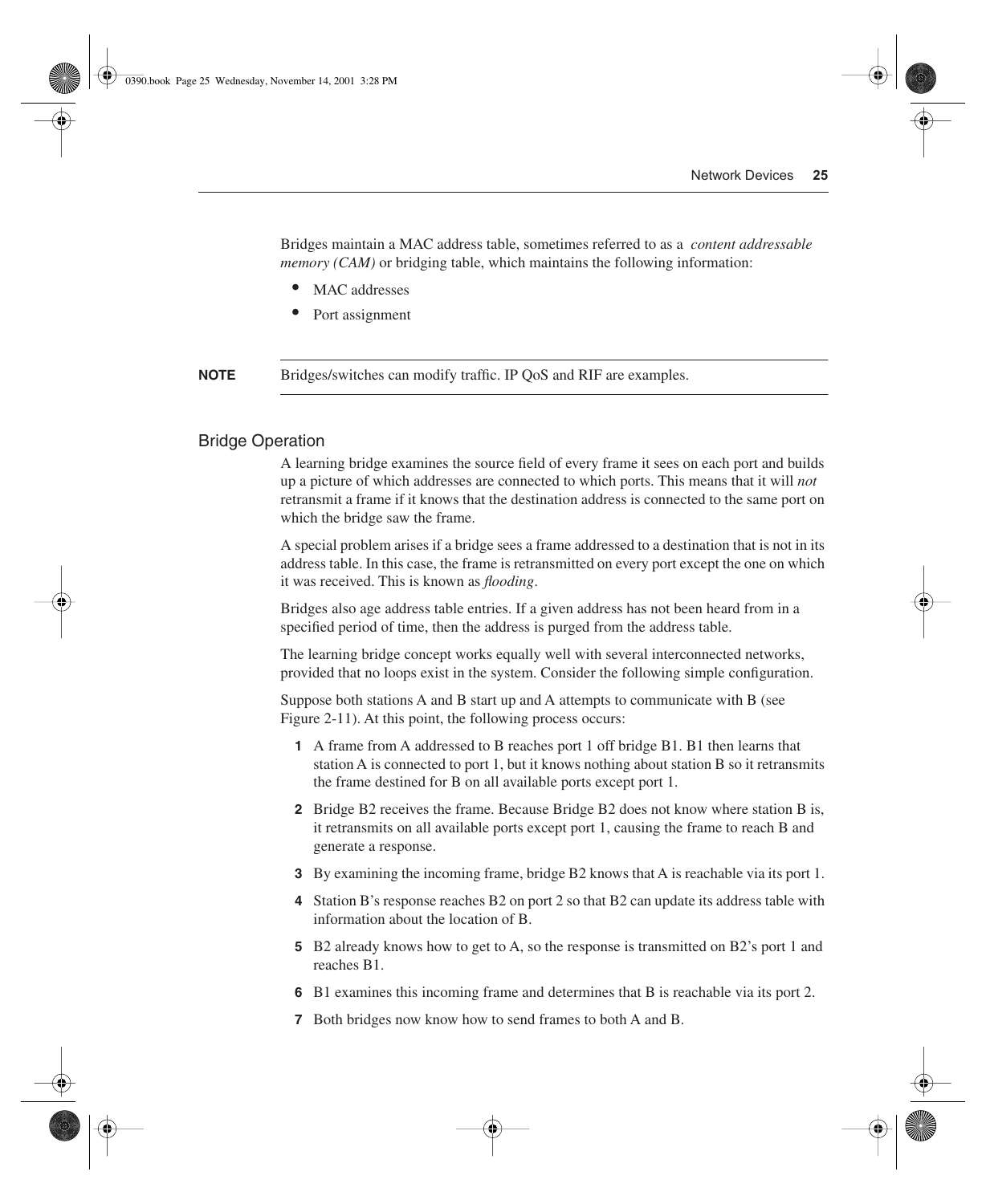**Figure 2-11** *Simple Bridge Network*



The original all-ports broadcast of A's first frame to B ensures that B3 knows how to send to frames to A. An attempt by C to communicate with B results in B3 broadcasting the frame on all ports (except number 2), so the frame reaches B1 on port 4. While B1 forwards this frame to B2, it also learns what to do with frames destined for C.

Unfortunately, this simple and elegant arrangement breaks down disastrously if loops are in the network. Consider the following arrangement. Figure 2-12 is an example of a looped bridge network.

**Figure 2-12** *Looped Bridge Network*



Suppose host A has just booted up and wants to communicate with B. A's initial frame will be seen on both Bridge 1's (B1) port 1 and Bridge 2's (B2) port 2, so both bridges know that host A is on network 1. The frame is then transmitted onto network 2 by B1 on port 2 and by B2 on port 1. One of the bridges will transmit it first—suppose it is B1—and then B2 will see a frame from A on its network 2 port 1. It will now update its table as to the location of A and retransmit the frame on network 1. B1 sees this frame and does not know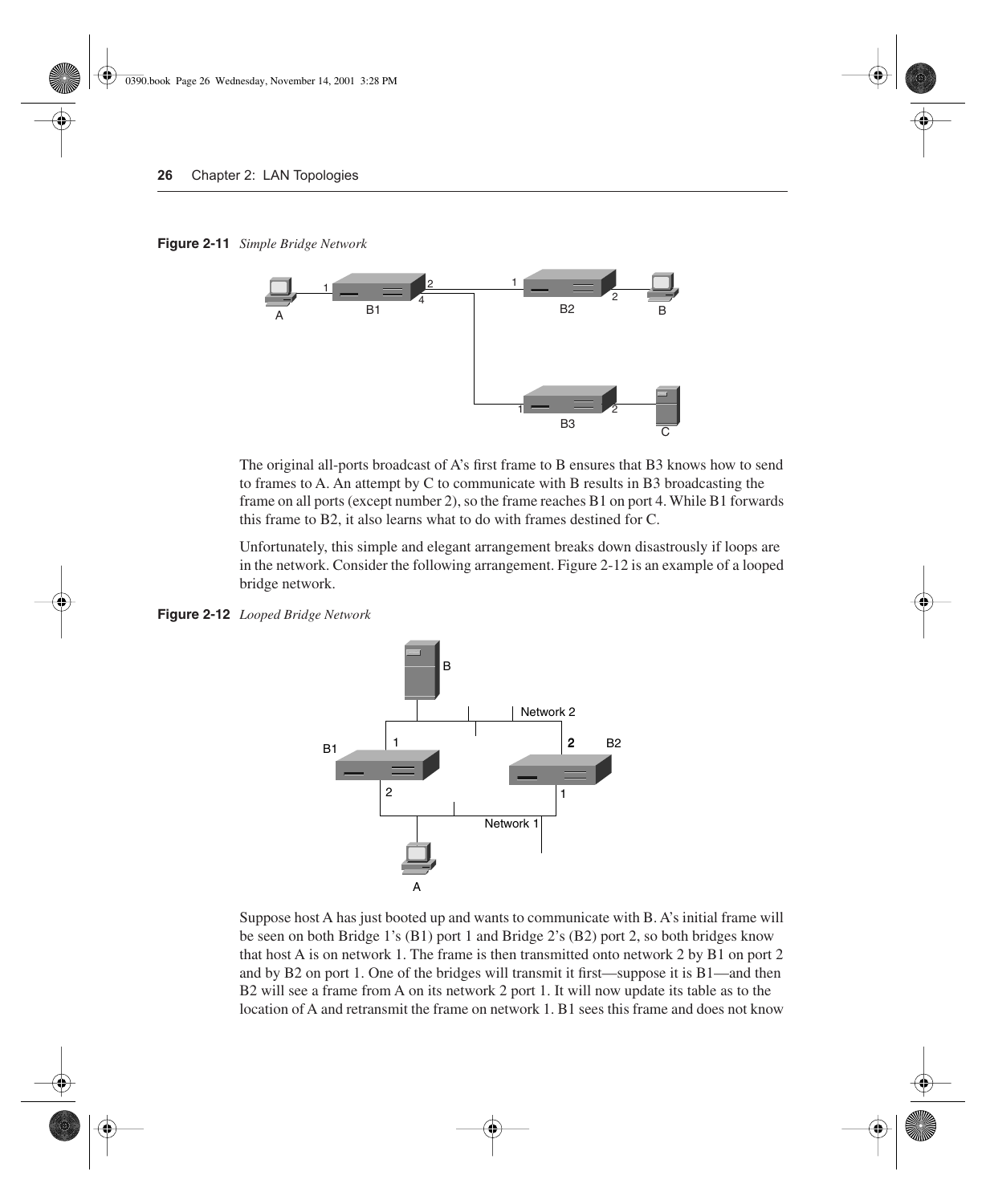that it's a duplicate, so it retransmits it on network 2. From there, B2 retransmits it on network 1, and so on indefinitely. Adding a third bridge to this two-network scenario makes things exponentially more complicated.

This is clearly unsatisfactory. Prohibiting loops is an unrealistic target. Practical bridges use a method known as the *spanning tree algorithm* to construct an effective non-looping topology by deciding not to use certain links in the network. It is also possible to reconfigure this network dynamically.

**NOTE** Redundant bridges (bridge pairs), added for fault tolerance, cause bridging loops. The ability to reconfigure dynamically helps provide fault tolerance.

> Bridges interchange special messages known as *configuration messages*. The spanning tree algorithm (IEEE 802.1) uses BPDUs. The bridge configuration message contains enough information to enable the bridges to do the following:

- Elect a single bridge from among all the connected bridges to be the "root" bridge.
- Calculate the least cost path to the "root" bridge from each bridge.
- For each LAN, identify a "designated bridge" on that LAN that will be used for forwarding frames toward the root.
- Choose a port on each bridge that gives the best path toward the root.
- Select ports to be included in the spanning tree.

The effective topology after construction of the spanning tree is loop free; this is achieved by effectively choosing not to use certain links between bridges. The links are still there and might come into use if the network is reconfigured.

Configuration messages are sent to a special multicast MAC address, meaning all bridges that use the binary SAP value 01000010. Configuration messages are autonomously originated by bridges, but they are *not* forwarded by bridges. A configuration message contains four pieces of information:

- The ID of the bridge assumed to be root.
- The ID of the bridge transmitting the message.
- The cost of the least cost-known path from the transmitting bridge to the assumed root.
- The port number on which the message was transmitted.

A bridge initially assumes itself to be the root, with a path cost of zero. For each bridge port, a bridge will receive incoming configuration messages from other bridges on the LAN connected to that same port. For each port, the bridge will remember the lowest cost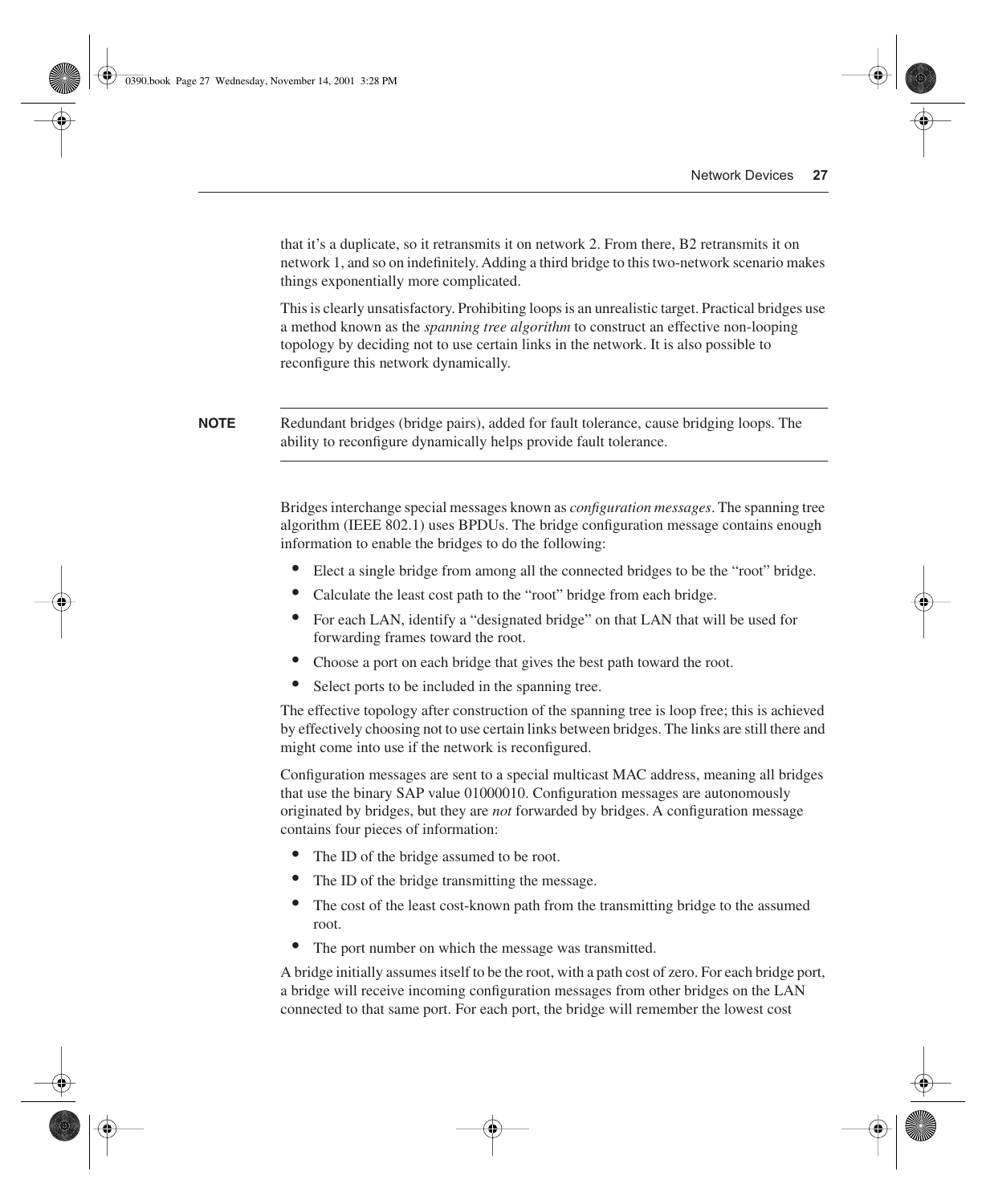configuration message. The following algorithm describes how a bridge would determine which of  $C_1$  and  $C_2$  is the better configuration message.

if( $C_1$ .root\_id <  $C_2$ .root\_id)  $C_1$ \_is\_BETTER else if  $(C_1$ .root\_id >  $C_2$ .root\_id)  $C_2$  \_is\_BETTER else if  $(C_1$ .root\_cost <  $C_2$ .root\_cost)  $C_1$ \_is\_BETTER else if  $(C_1$ .root\_cost >  $C_2$ .root\_cost)  $C_2$ \_is\_BETTER else if  $(C_1$ .tx  $id < C_2$ .tx  $id)$   $C_1$  is BETTER else if  $(C_1$ .tx  $id > C_2$ .tx  $id)$   $C_2$  is BETTER else if  $(C_1$ .port  $id < C_2$ .port  $id$ )  $C_1$  is BETTER else if  $(C_1$ .port\_id >  $C_2$ .port\_id)  $C_2$  \_is\_BETTER

If the bridge configuration message that a bridge receives on any port is better than the bridge configuration message it would transmit, the bridge stops transmitting configuration messages on that port. The bridge uses the new information to recalculate the spanning tree information in the BDPU configuration messages that it will transmit out ports other than the one from which the new information was learned.

This method details how a network starts up. It is also necessary for networks to be able to reconfigure automatically if a node or link fails or a new node or link comes online. To allow for reconfiguration updates, all stored configuration messages in a bridge are aged. After the age of a configuration message exceeds a certain value, it is discarded and the configuration is recalculated. In the normal course of events, the root bridge periodically transmits configuration messages with an age of zero; receipt of these by bridges causes the bridges to transmit their own configuration messages, also with an age of zero. The time between such messages is called the *Hello Time*.

After the network has stabilized, bridges will issue configuration messages only if they receive such messages or if the age of their internal messages has exceeded the maximum. Configuration messages with age zero can only be transmitted if a configuration message with age zero has been received.

Bridges might not attempt to forward data traffic while the spanning tree is being calculated. In fact, they should not even attempt the "learning" phase until the tree has been defined. This is called the *forward delay*. A special "topology change" flag in a configuration message forces a bridge into the spanning tree calculation mode.

Figure 2-13 illustrates the format of a bridge configuration message, and the following lists gives an explanation of each field.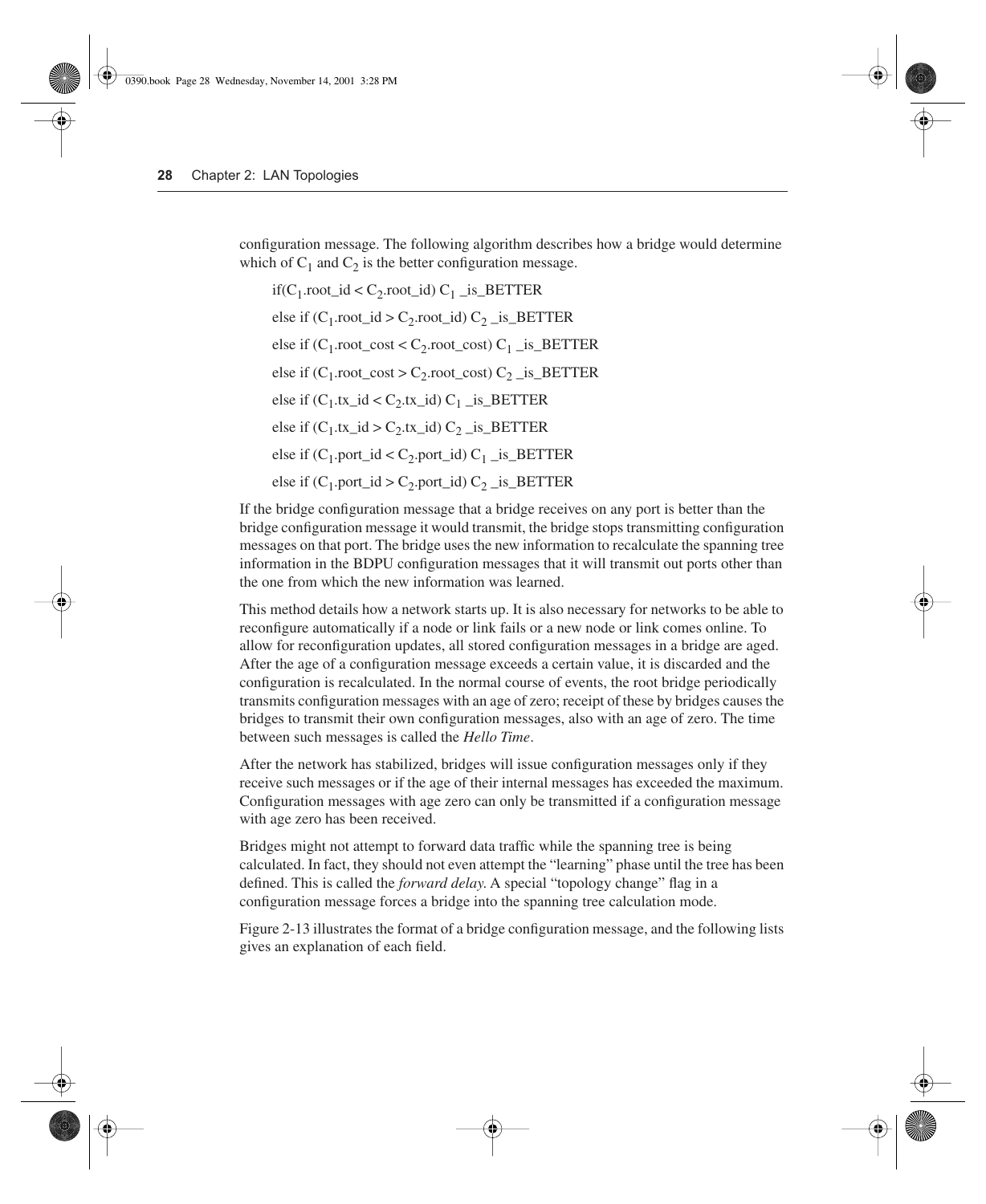| Protocol Identifier<br>(2 Bytes)              |  |
|-----------------------------------------------|--|
| Version (0)<br>(1 Byte)                       |  |
| Message Type (0)<br>(1 Byte)                  |  |
| Flags - Topology Change<br>Advice<br>(1 Byte) |  |
| Root ID<br>(8 Bytes)                          |  |
| Cost of Path to Root<br>(4 Bytes)             |  |
| <b>Bridge ID</b><br>(8 Bytes)                 |  |
| Port ID<br>(2 Bytes)                          |  |
| Message Age<br>(2 Bytes)                      |  |
| Maximum Age<br>(2 Bytes)                      |  |
| Hello Time<br>(2 Bytes)                       |  |
| <b>Forward Delay</b><br>(2 Bytes)             |  |

|  | Figure 2-13 Configuration Message BPDU Frame Formal |  |  |  |  |
|--|-----------------------------------------------------|--|--|--|--|
|--|-----------------------------------------------------|--|--|--|--|

- Protocol identifier—Contains the value zero.
- Version—Contains the value zero.
- Message type—Contains the value zero.
- Flags—Signifies one of two events: topology changes or acknowledgements to topology changes.
- Root ID—Defines the bridge that is at the top of the spanning tree.
- Cost of path to root—Defines the accumulated cost from the advertising bridge to the root bridge in the network.
- Bridge ID—Identifies the bridge that generated the BPDU and is used by the algorithm to build a spanning tree.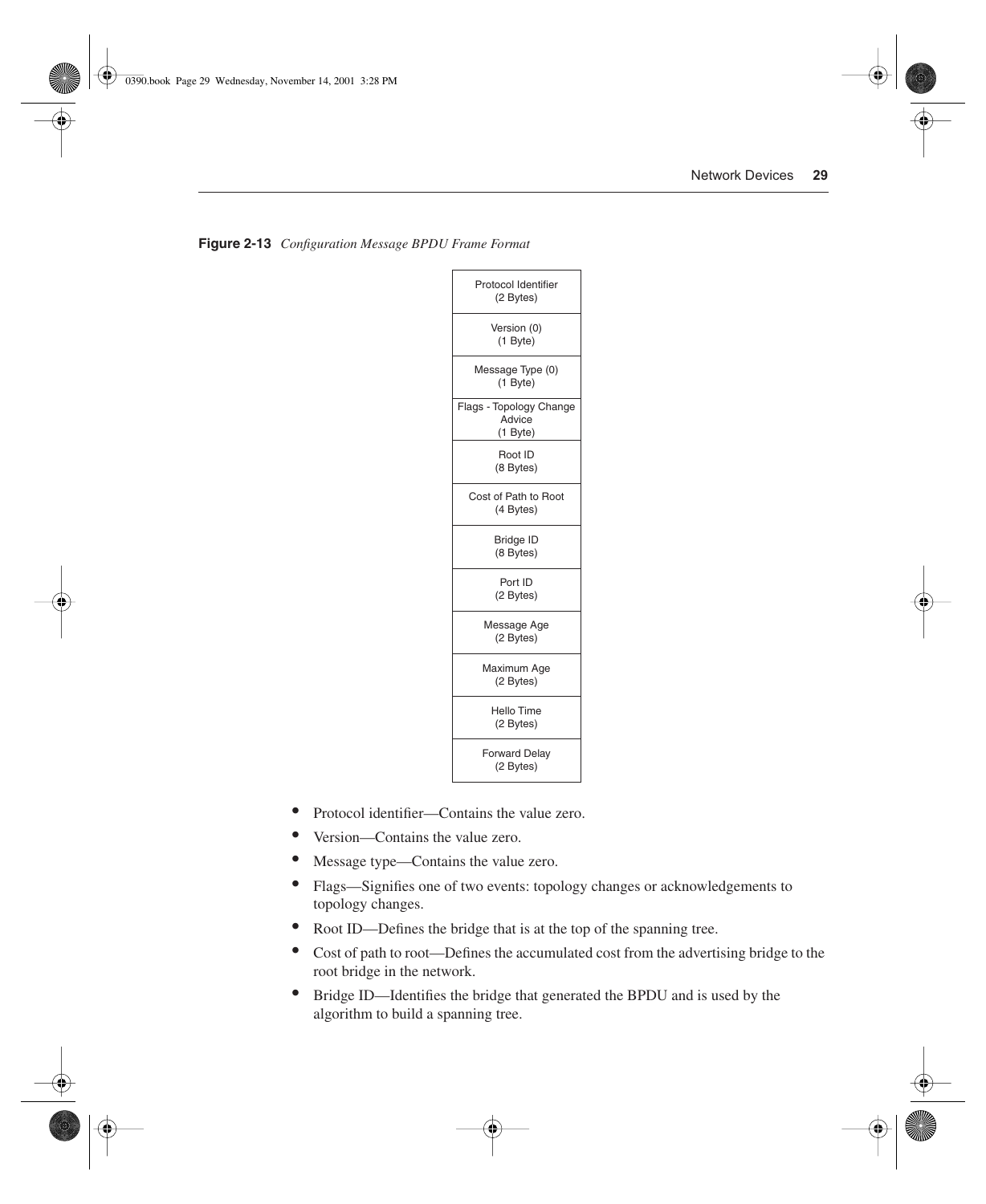- Port ID—Defines from which port this BPDU message left the bridge. Other bridges use this to detect and remove loops in a network.
- Message age—Defines the last time the root bridge advertised a BPDU message on which the current network configuration is based.
- Maximum age—Defines the age at which the protocol will remove the information from its database and initiate a topology change by rerunning the spanning tree algorithm. This parameter allows all bridges to age uniformly and to rerun the spanning tree algorithm in parallel.
- Hello time—Serves as the interval in which a bridge advertises BPDUs.
- Forward delay—Defines the length of time that a port will remain in a port state. (Forward delay is discussed later in this chapter.)

A topology change can be advised using a type 128 message with only the first four fields present. Such messages are called topology change notification BPDUs and are defined by IEEE 802.1. They are encapsulated in normal LAN data link layer frames using SAP 01000010 (binary) and are sent to a special multicast MAC address that means "all bridges."

#### Latency

Bridges introduce latency, or delay, when forwarding traffic because of the overhead involved. This latency is measured from the moment that the first bit of a frame enters the input port on the device until the time that the first bit of the same frame is forwarded out of the exit port.

**NOTE** Bridges introduce about 20 to 30 percent loss of throughput for some applications.

Latency has a severe negative impact with some time-dependent technologies, such as voice, video, or mainframe applications.

High levels of latency can result in loss of connections and noticeable video and voice degradation. Routers (OSI Layer 3 network devices) were introduced to overcome the inherent problems of bridging over multiple segments.

**NOTE** Routers introduce more latency than a bridge does. Routers were introduced to contain broadcasts, one of the other problems associated with flat, bridged networks.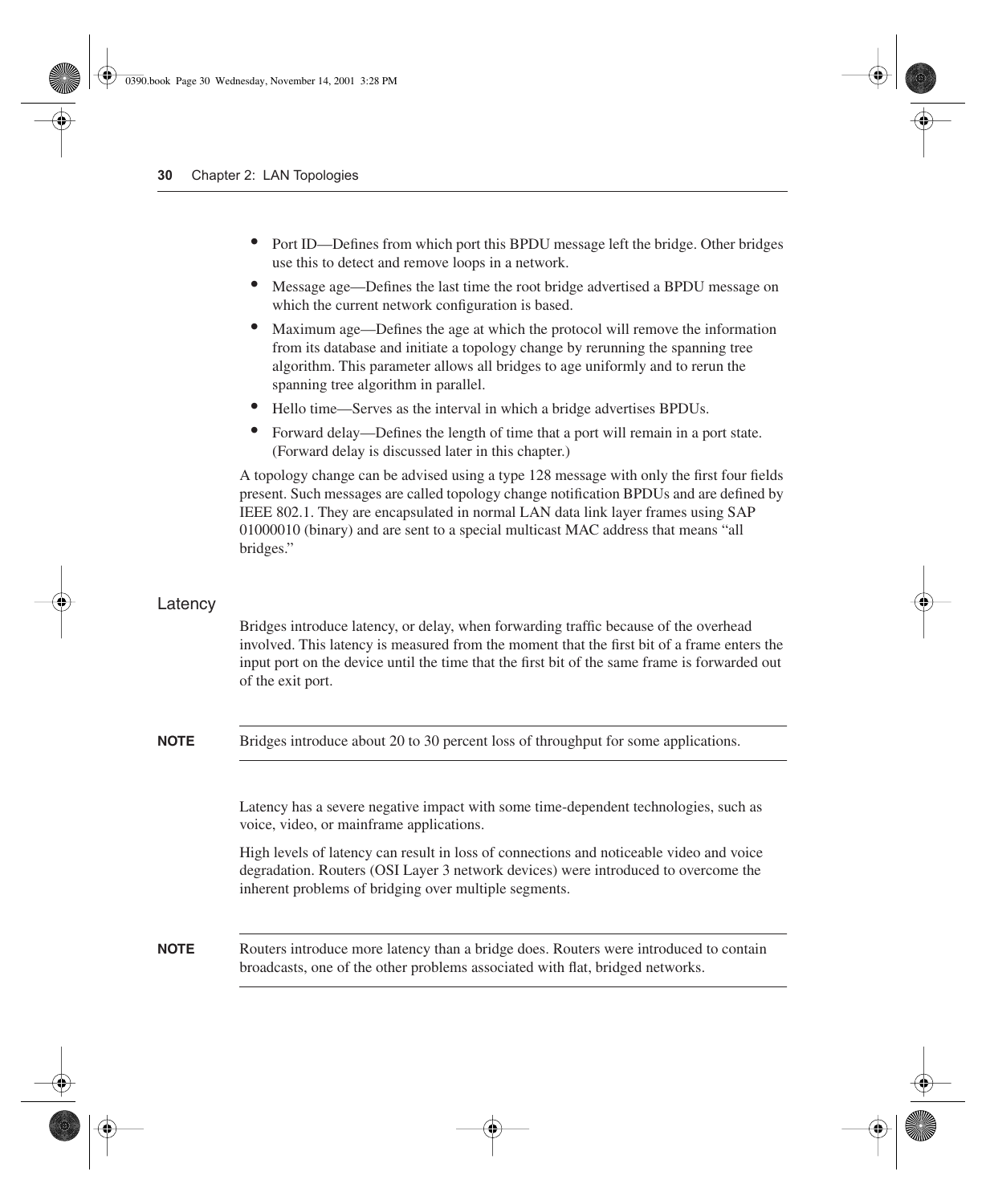#### Types of Bridging

Following is a discussion of the four types of bridging:

- Transparent bridging
- Source-route bridging
- Source-route translational, or mixed-media, bridging
- Source-route transparent bridging

#### Transparent Bridging

Transparent bridging is so named because its operation is transparent to the network hosts. When a host on a remote LAN sends data to a specific destination, it does not look to see where on the bridging LAN the data is. The transparent bridge will read the source frames and forward the data, as discussed earlier.

The major difference between the tables built by bridges and the tables built by routers (Layer 3 devices) is that bridge tables are based on the MAC addresses, whereas routers build their tables based on the network addresses.

Transparent bridges build their tables independently of each other, rather than exchange information like routers. Each bridge learns different MAC addresses by associating the source addresses of transmitted frames with the port on which the frame arrived into the bridge. Each entry in this bridge table has a maximum age associated with it. If this maximum age timer is exceeded—meaning that no traffic has originated from that port within the defined timeframe—the entry is flushed out of the table.

A discussion of bridge states can be found later in this chapter, in the section "Spanning Tree Topology."

#### Source-Route Bridging

**NOTE** IBM developed source-route bridging. It was later adopted into the IEEE 802.5 (Token Ring) standard.

> In a source-route bridged (SRB) network, frames are sent with the complete source-todestination path included. Source-route bridges check frames for destination information and store and forward as appropriate. The source will make the forwarding choice based on configurable source-route bridging metrics.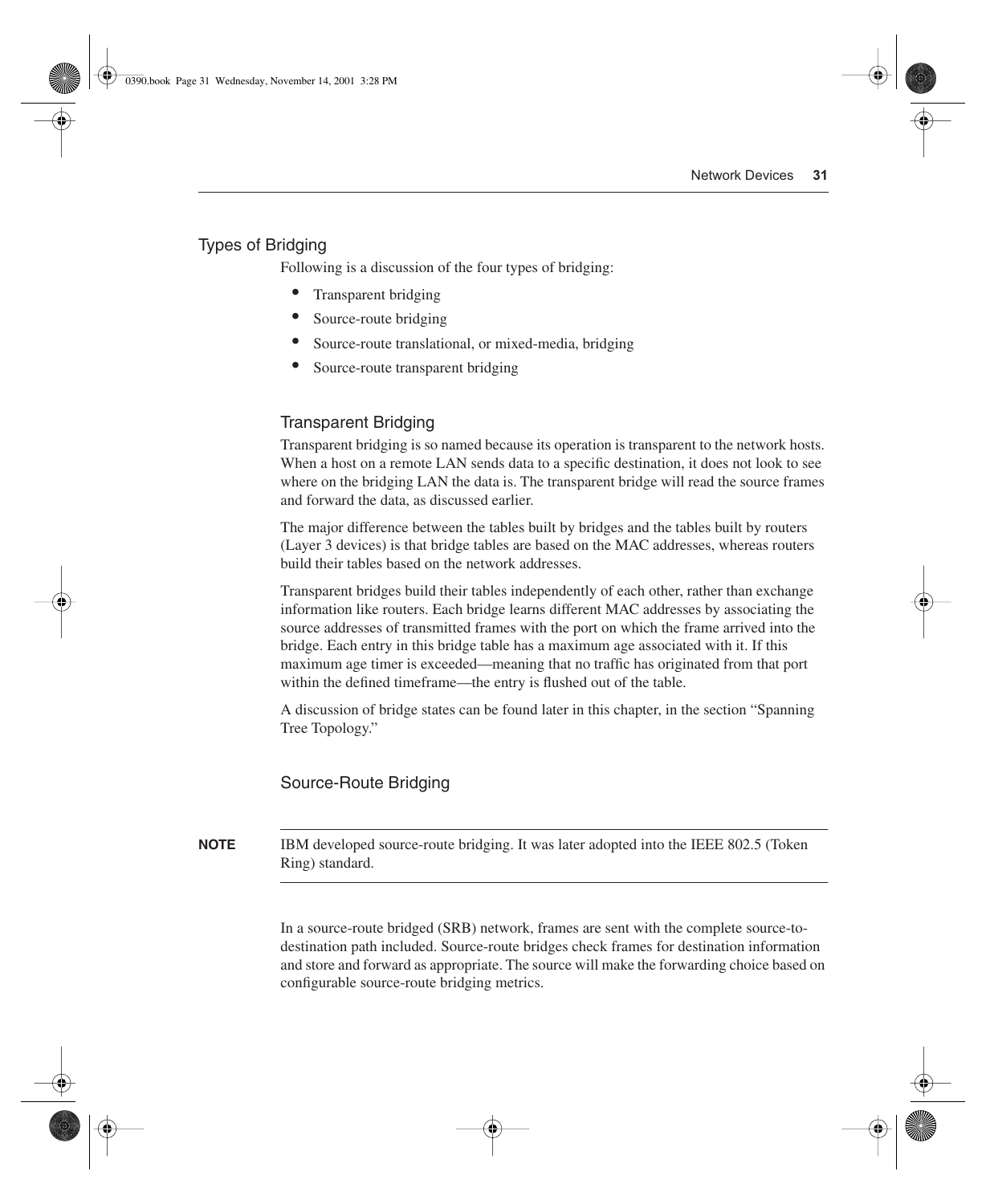In an SRB network, end systems, or hosts, send an explorer frame to the network to find a path from source to destination prior to sending data. The source-route bridges are responsible for adding the path information to these explorer frames and making sure they are passed to and from the appropriate end systems. In addition to passing these explorer frames, source-route bridges also store this routing information in what is called a *RIF cache*. Source-route bridges look into a Token-Ring frame and determine whether routing information exists by checking the routing information indicator (RII) bit. The bridges then add the RII bit ring and bridge information to the routing descriptor (RD) field, also called the *routing information field* (*RIF*) or *RI field*.

Unlike transparent bridges, source-route bridges do not build and maintain tables of MAC addresses and associated ports. Instead, source-route bridges examine the contents of each Token-Ring frame as follows:

- **1** Source-route bridges start by examining the first bit of a Token-Ring frame's source address to see if the value is a zero or a one. This first bit is the RII. The source host of the frame sets the value of the RII.
- **2** If the RII is set to zero, no source-route information exists in the Token-Ring frame.
- **3** If the RII is set to one, source-route information exists within the Token-Ring frame and resides in the RIF.

Three types of explorer frames are found in a source-route bridged network: local explorers, all-routes explorers, and spanning tree explorers.

- Local explorers are used with local source-route bridged networks. Local sourceroute bridging directly connects two or more Token-Ring networks. Bridged traffic does not cross non-Token media.
- All-paths explorers, as the name implies, take all possible paths on their way to the destination. The amount of traffic generated by all-paths explorers could be considerable in a complex network, which is not good.
- Spanning tree explorers solve the problem of the all-paths explorer by sending packets only to branches in the spanning tree. The network administrator can statically assign which interfaces will forward spanning tree explorer frames and which interfaces will block them. The network administrator can also use the spanning tree algorithm to automatically set a single route explorer. (The spanning tree algorithm and the Spanning Tree Protocol will be discussed later in this chapter.)

#### Source-Route Translational, or Mixed-Media, Bridging

Source-route translational bridging (SR/TLB) is used when connecting two networks that are running different types of bridging technologies; the most common are Ethernet and Token-Ring. SR/TLB is implemented to perform several functions:

• Overcome MTU and frame format differences between Ethernet and Token Ring.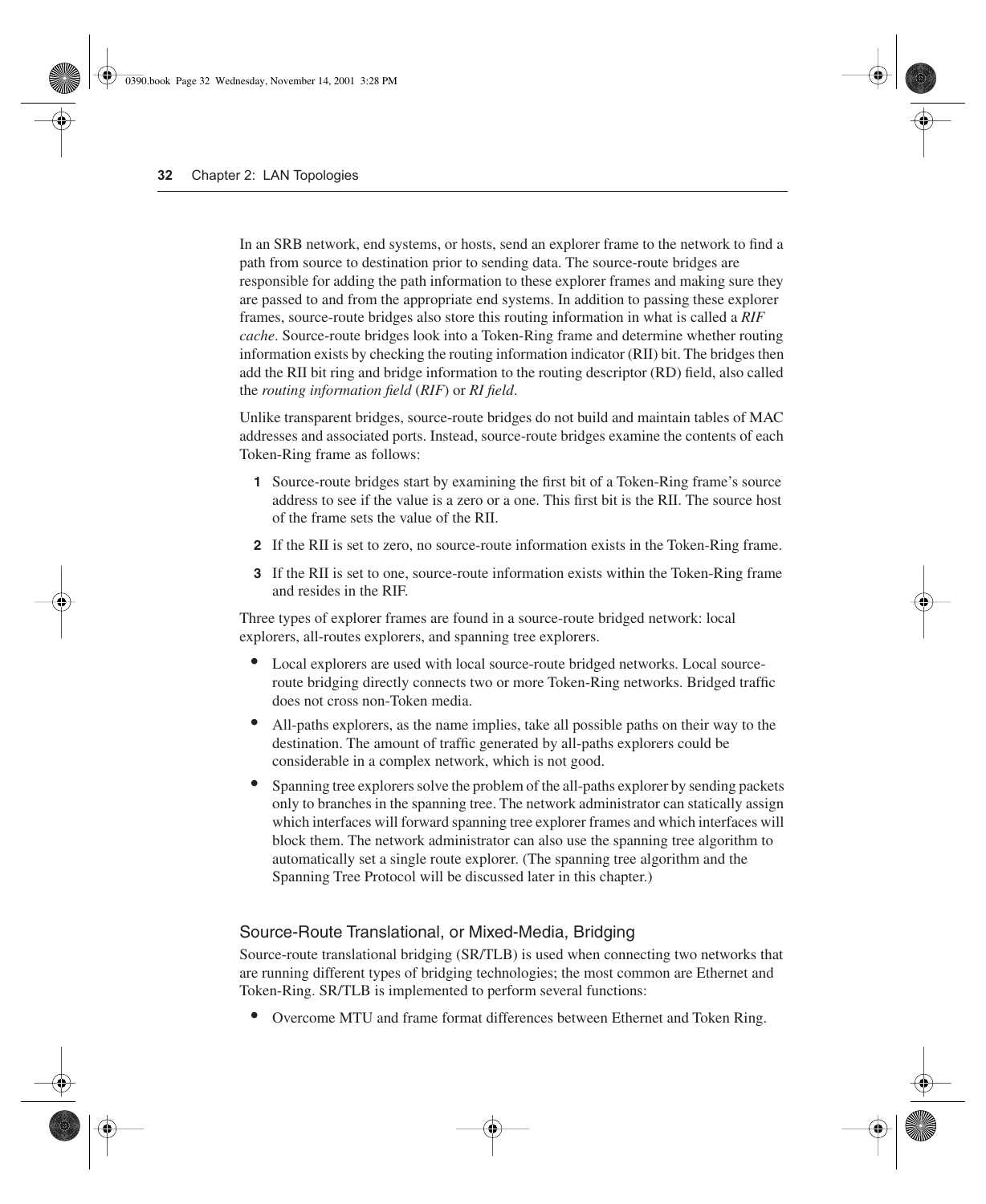- Reconcile differences between Token-Ring frames (which contain RIFs) and Ethernet frames (which never contain RIFs) by using Source-route translational bridging.
- Resolve the formatting differences between Ethernet and Token Ring. Token Ring addresses are in non-canonical format; Ethernet addresses are in canonical format.

**NOTE** The MTU for Ethernet is 1,500 bytes. The MTU for 4 Mbps Token Ring is 4,550 bytes. 16 M and 100 M Token-Ring is 18.2 KB, or 18,200 bytes.

> Source-route translational bridging assures that all these differences are resolved when forwarding frames from Token Ring to Ethernet and Ethernet to Token Ring.

**NOTE** The translational, transparent bridge translates only the frame format between many of the IEEE protocols and Fiber Distributed Data Interface (FDDI). It is transparent bridging on all ports.

#### Source-Route Transparent Bridging

Source-route transparent (SRT) bridging is a bridge that will either source-route bridge or transparent bridge a Token-Ring frame. The RII value makes this determination to either source-route or transparently bridge the frame.

- If the RII value is zero, the frame will be transparently bridged.
- If the RII value is one, the frame will be source-route bridged.

#### Cisco-Specific Bridging Solutions

Cisco has developed the following five alternative solutions to the previously discussed bridging options:

- Concurrent routing and bridging (CRB)—When CRB is implemented on a Cisco router, specific protocols can be bridged and routed to specific interfaces.
- Integrated routing and bridging (IRB)—Although CRB allows the concurrent routing and bridging of the same protocol on the same routing device, the two never mix. IRB allows bridged and routed traffic of the same protocol to be interchanged. By creating a logical interface, called the Bridge Virtual Identifier (BVI), bridged traffic of a given network layer protocol can be forwarded to a routed interface of the same protocol, and vice versa.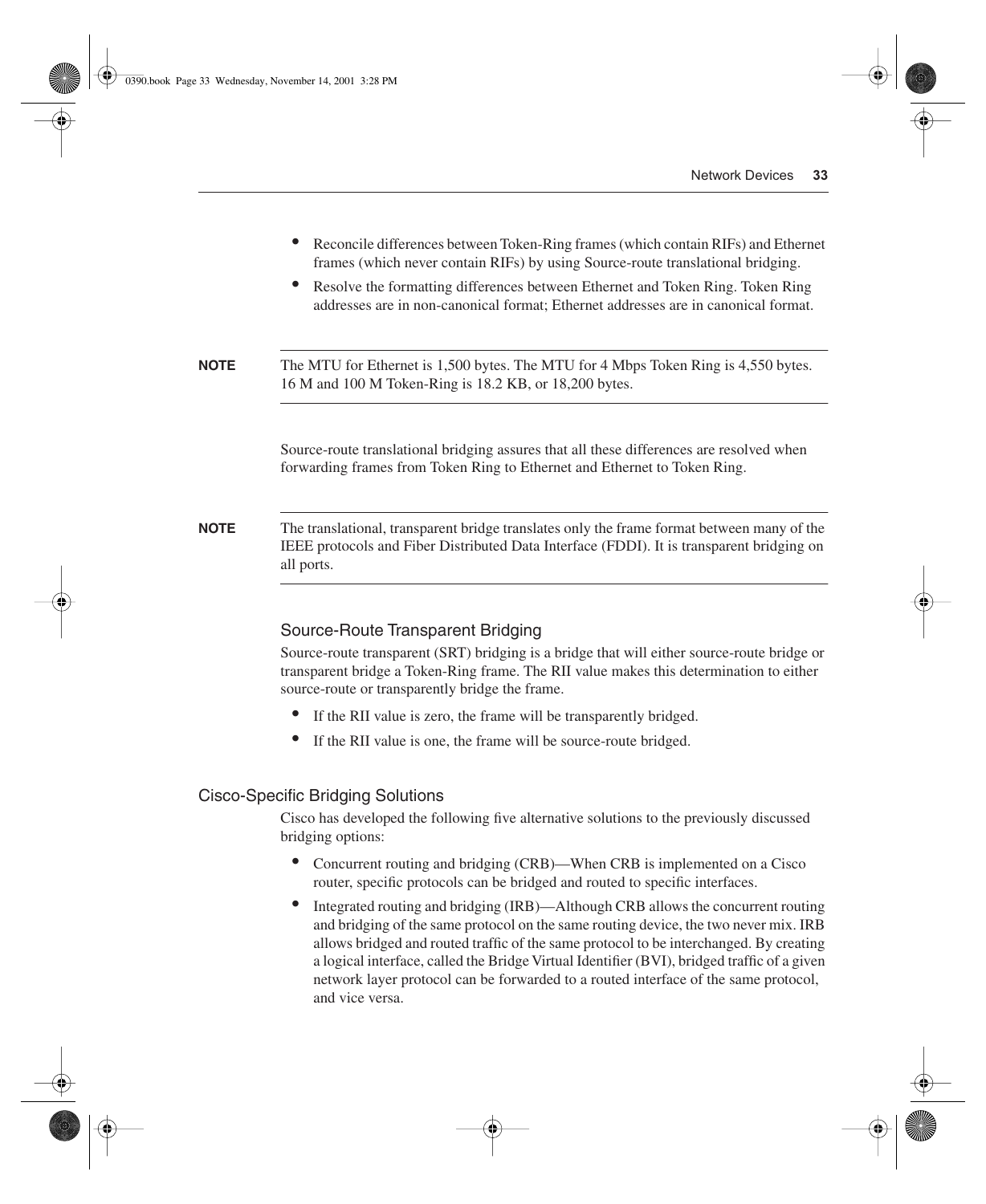- Virtual rings for multiport source route bridges—Whereas standard Token-Ring bridges have only two ports, Cisco routers can be configured as a multiport sourceroute bridge by creating a virtual ring within the router. On a multiport source-route bridge, frames from physical interfaces are first forwarded to the virtual ring, and then to another physical interface.
- Remote source-route bridging (RSRB)—RSRB takes the concept of a virtual ring a step further. Instead of forwarding Token-Ring frames from one physical interface to another through a virtual ring, RSRB forwards Token-Ring frames from physical Token-Ring interfaces to interfaces connected to an IP cloud through a virtual ring. The benefit is that this provides a method for performing source-route bridging over a WAN, such as Frame Relay or ATM.
- Data-link switching plus (DLSw+)—DLSw+ is backward compatible with RSRB. DLSw+ performs the same functional tasks that RSRB does, with additional options supported. DLSw+ also supports interconnection of transparent bridging (TB), SRT bridging, SR/TLB, and SDLC-to-LAN conversion (SDLLC) over an IP backbone.

## **Switches**

LAN switches are used to connect a common broadcast domain (a hub). They are also used to provide frame-level filtering as well as dedicated port speed to specific end users. Some switches have limited routing capabilities and can provide Layer 3 routing functions at the most basic level. Some of the major benefits of using switches in a network are higher bandwidth to the desktop and ease of configuration. Switches are being deployed more often to replace hubs and bridges as more bandwidth-intensive applications are being implemented at all levels of an organization.

#### Switch Operations

The following discussion focuses on Ethernet switches. The switches transfer data on a network by receiving data frames from a source port and forwarding them out to the destination through a different port on the switch based on the frame information. Like transparent bridges, Layer 2 Ethernet switching works by looking at the MAC addressing information in the data frame's header and forwarding the data according to the switch, or Content Addressable Memory (CAM), table information. If the switch looks at the MAC addressing information and still doesn't know from which port to send out the frames, it will broadcast the frames out all of the switch ports. This is known as *flooding*, and it is used to determine the destination. After the destination address is found, the information is added to the switching table.

Switches work by providing dedicated bandwidth per port to an end user or application. Switches allow fewer users in each network segment, and they provide dedicated bandwidth, which is increasingly important with graphics and multimedia applications.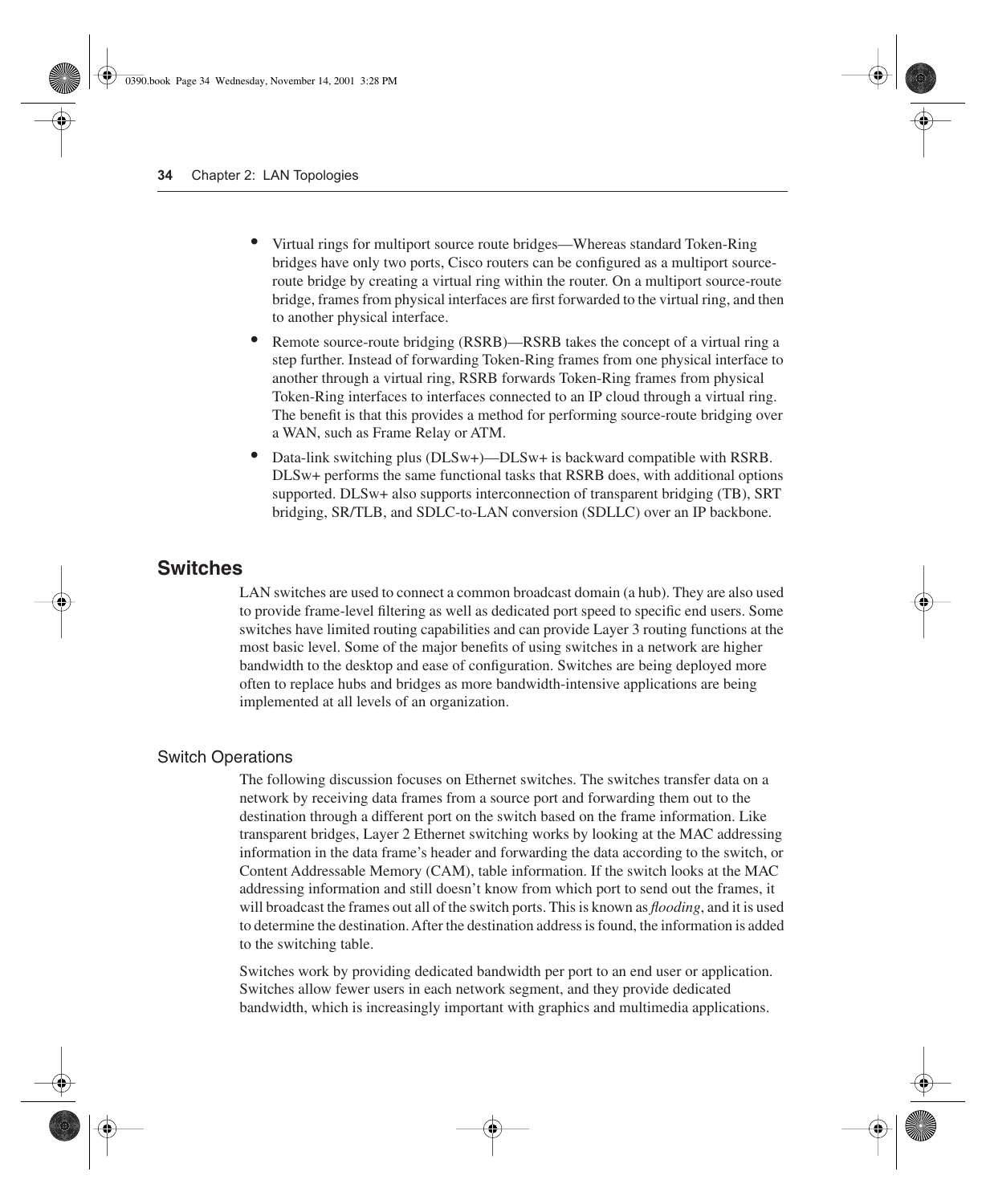Deploying LAN switches in an existing network environment requires minimal configuration and little or no changes to existing wiring closets, hubs, LAN cabling, or NICs.

Switches allow network users the ability to transfer data traffic in a network environment free of collisions and bandwidth contention. Several types of switching technologies enable quick and scalable network transmission.

#### Switching Modes

The switch can be configured in a variety of ways to allow certain network services and features to be available within the network.

The modes of LAN switching found today are store-and-forward, cut-through, runt-free, and adaptive cut-through. Some LAN switches can also support the router modes of fast switching and Layer-3 switching.

#### Store and Forward Switching

This is one of the two common modes of LAN switching. A store and forward switch works by reading and copying the entire data frame into its buffers. Error checking is performed, and the destination address is looked up in the MAC address table. After the switch has determined to which interface the frame should switch, the frame is forwarded to the appropriate destination.

#### Cut-Through Switching

The other common LAN switching mode is cut-through switching, which allows faster processing than store-and-forward switching. A switch using cut-through switching will copy the destination address and a small portion of the frame to its buffers before checking for the destination address interface in its MAC address table. As soon as the destination is found, the frame is sent out the appropriate port on the switch. Increased switching speed is realized because the cut-through switch does not copy the entire frame to the switch buffers. Cut-through switches enable faster processing by reducing the latency introduced by the switch to a small and constant value—the time it takes to read 6 bytes.

**NOTE** Cut-through switching has an inherent danger to it in that the propagation of bad packets, such as runts or frames with an invalid CRC, can occur. To prevent this forwarding of "bad" frames runt-free (read 64 bytes before forwarding) or adaptive cut-through (fallback to store-and-forward if too many errors), modes might need to be implemented.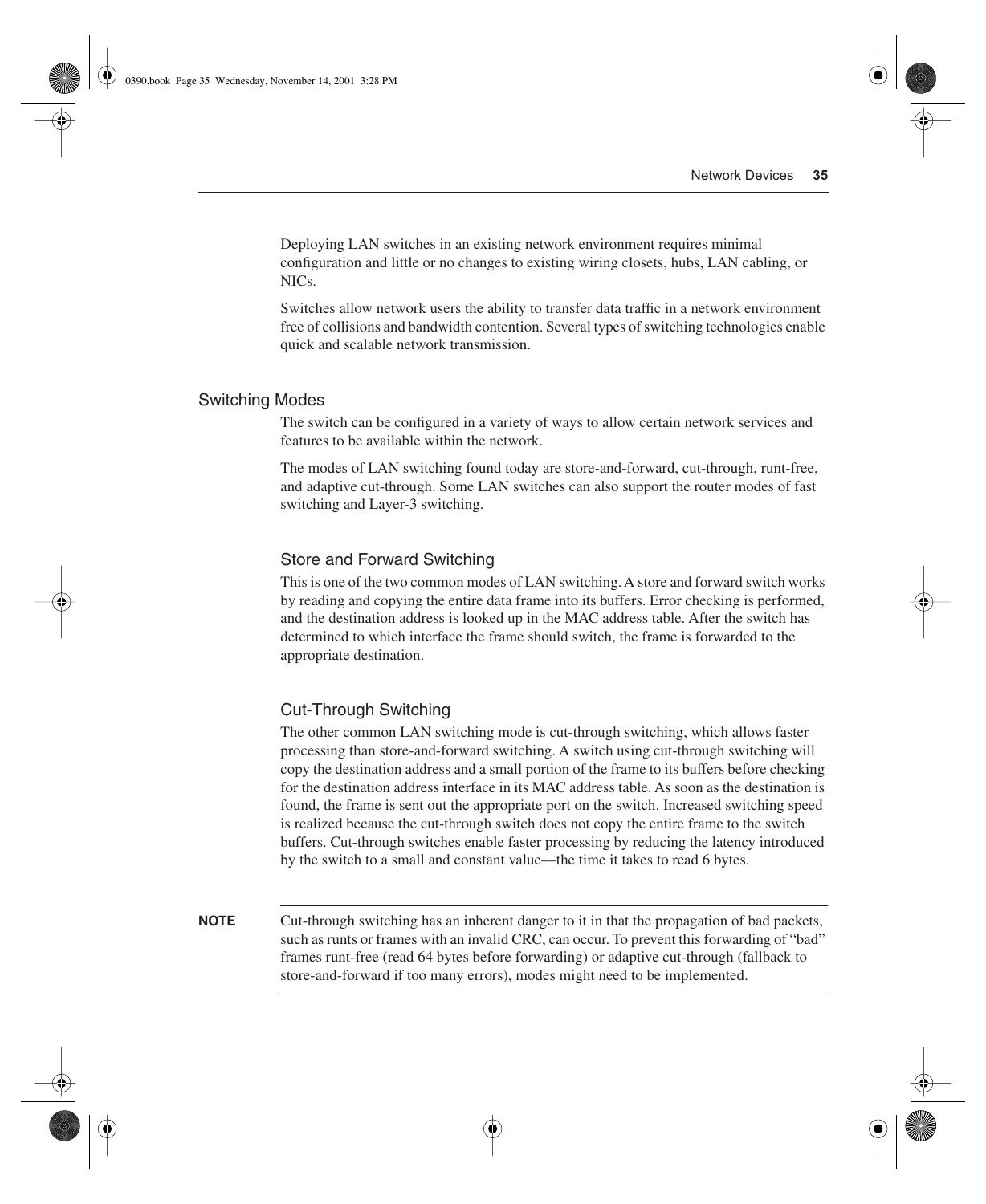#### Fast Switching

*Fast switching* is the process of copying data frame headers into a memory buffer. You determine the path to the destination host by looking up the destination in the fast-switching cache, building a new frame header/trailer, and forwarding the frame out the appropriate interface. After you determine the destination host path, future data frames will use that switching path, reducing path determination time because the path and outgoing interface have already been established.

**NOTE** This is more of a router function than a LAN switch function. Higher-end Cisco switches can perform this function with an installed router blade.

#### Layer 3 Switching

Layer 3 switching differs from traditional Layer 2 switching by enabling data frames to be switched based on network addressing information. Traditional Layer 2 switching will look at the frames for the MAC address information for the intended destination.

Layer 3 switching can use some routing functions, such as addressing and path determination. Switches can be configured like routers into an addressing mechanism, but they are still bound by a flat-network addressing scheme. Switches that operate at Layer 3 do not support features such as path optimization and load balancing because these features are based on routing processes.

### **Spanning Tree Algorithm**

The spanning tree algorithm is based on the IEEE 802.1 standard, which specifies standards for network management at the hardware level. The spanning tree algorithm is used to ensure that only a single path is selected when using bridges or routers to pass messages usually in the form of BPDUs between networks—and to find a replacement path if the selected path fails.

The Spanning Tree Protocol (STP) is based on this algorithm and is defined by the IEEE 802.1d standard.

## **Spanning Tree Protocol (IEEE 802.1d)**

As stated earlier, when multiple bridges or switches are interconnected with multiple paths, a looped topology may be formed. A looped topology is often desirable to provide redundancy, but looped traffic is undesirable. Bridged traffic is especially vulnerable to broadcast loops. The Spanning Tree Protocol, IEEE 802.1d, was designed to prevent such loops from being formed. The Spanning Tree Protocol was originally developed for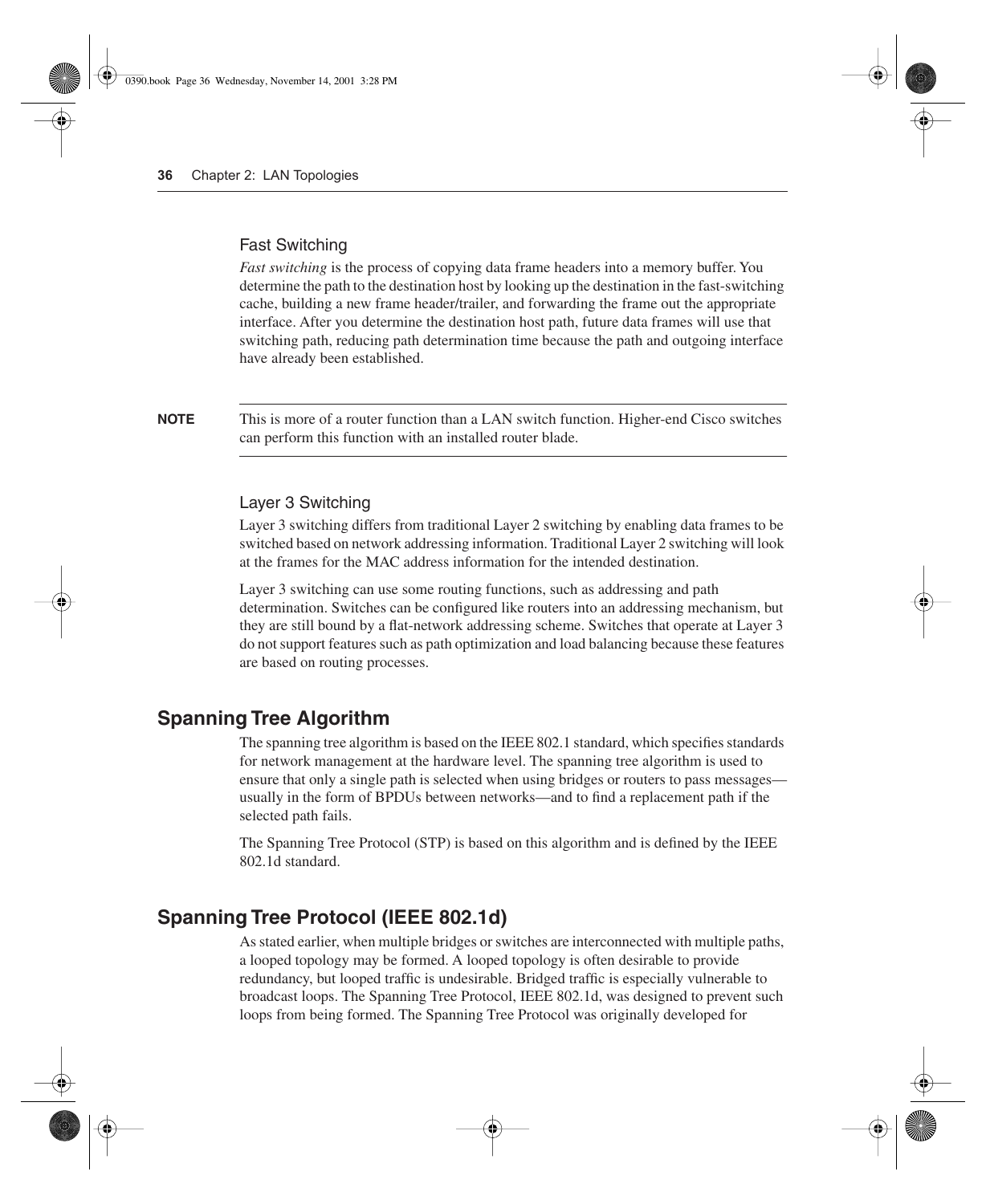bridges. Today, it is also applied to LAN switch topologies. By applying the Spanning Tree Protocol to a looped bridged or LAN switch topology, all bridged segments will be reachable. However, any points where loops can occur will be blocked.

#### Spanning Tree Operation

The Spanning Tree Protocol has four phases of operation:

- **1** Electing a root bridge among a bridge/LAN group
- **2** Calculating the least-cost path to the root bridge/LAN switch by all non-root switches
- **3** Blocking higher cost paths to the root bridge/LAN switch by all non-root switches
- **4** Maintaining and recalculating the spanning tree with BPDUs

After a spanning tree is formed, all bridges and LAN switches know who the root bridge/ LAN switch is, what direction the root bridge/LAN switch is in, and what the lowest path cost to the root of the spanning tree is.

When a bridge port or LAN switch port is first activated, it broadcasts BPDUs, with you as the root of the spanning tree. When a bridge or LAN switch receives BPDUs from other bridges or LAN switches, it conducts a spanning tree election to determine which bridge is the root of the spanning tree. Parameters used to determine this spanning tree root bridge include a spanning tree bridge/LAN switch priority number and a MAC address identifying the bridge or LAN switch. Only one root bridge exists in a single spanning tree at any given time.

#### Spanning Tree Topology

A spanning tree topology consists of the following basic components:

- Bridges/LAN switches
- Bridge/LAN switch segments

A spanning tree topology also consists of the following types of bridges:

- Root bridge/root LAN switches
- Designated bridges/LAN switches
- Non-root bridges/LAN switches
- Non-designated bridges/LAN switches

As previously stated, at any given time only one root bridge/LAN switch exists for the entire spanning tree. A spanning tree election process selects a root bridge/LAN switch.

A designated bridge/LAN switch is the device closest to the root bridge/LAN switch on a given segment. At any given time, only one designated bridge/LAN switch exists for each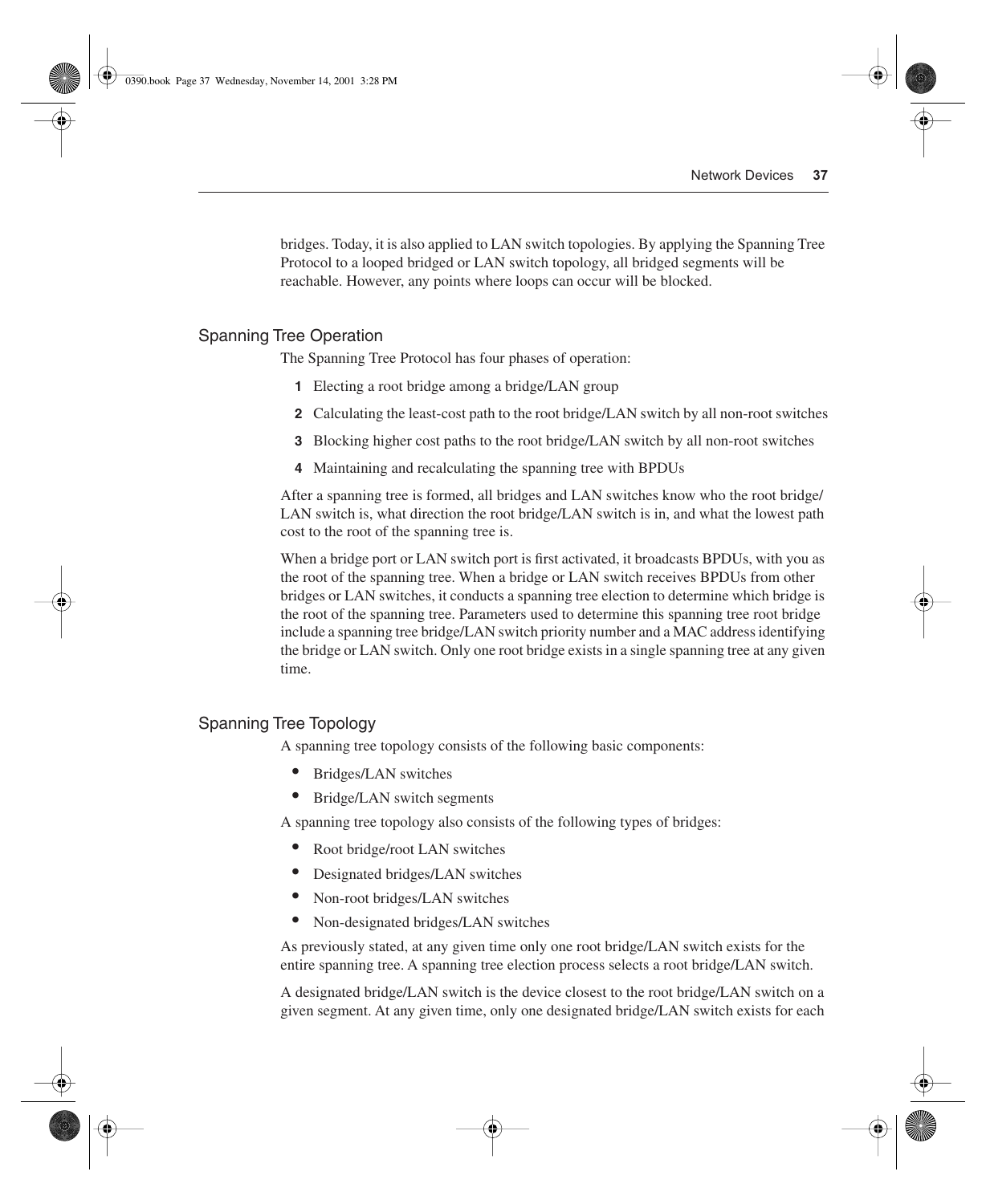segment. A spanning tree election process selects a designated bridge/LAN switch. Each bridge segment must have a designated bridge.

**NOTE** The non-designated bridge is called the *backup bridge*.

The root bridge/LAN switch is the designated bridge for all segments to which it is attached.

A spanning tree topology consists of the following types of ports:

- One designated port residing on each designated bridge for each bridge/LAN switch segment.
- One root port on every non-root bridge/LAN switch. The root port is the port that provides the most optimal path to the root bridge on a given bridge or LAN switch.

#### Port States

The IEEE 802.1d specification defines five port states for spanning tree:

- **1** Disabled—This is a unique state for a port. A port that is in a disabled state has either been disabled by the switch because of physical problems or security, or it has been manually disabled by the network administrator.
- **2** Blocking—When a port is in the blocking state, it only listens for BPDUs from other bridges. It does not listen to or save addresses or forward data frames.

**NOTE** In this state, the bridge assumes that it is the root until it exchanges BPDUs with other bridges.

- **3** Listening—Passing from a blocking state, a port will then enter into a listening state. In this state, a port will listen for frames to detect available paths to the root bridge but will not take source MAC addresses of end stations and place them into the bridge's address table. Also in this state, the bridge will not forward user frames.
- **4** Learning—Upon completion of the listening state, a port will move into a learning state. In the learning state, a port will examine data frames for source MAC addresses and place these in the bridge's address table. Like the listening state, no user data frames are forwarded while the port is in this state.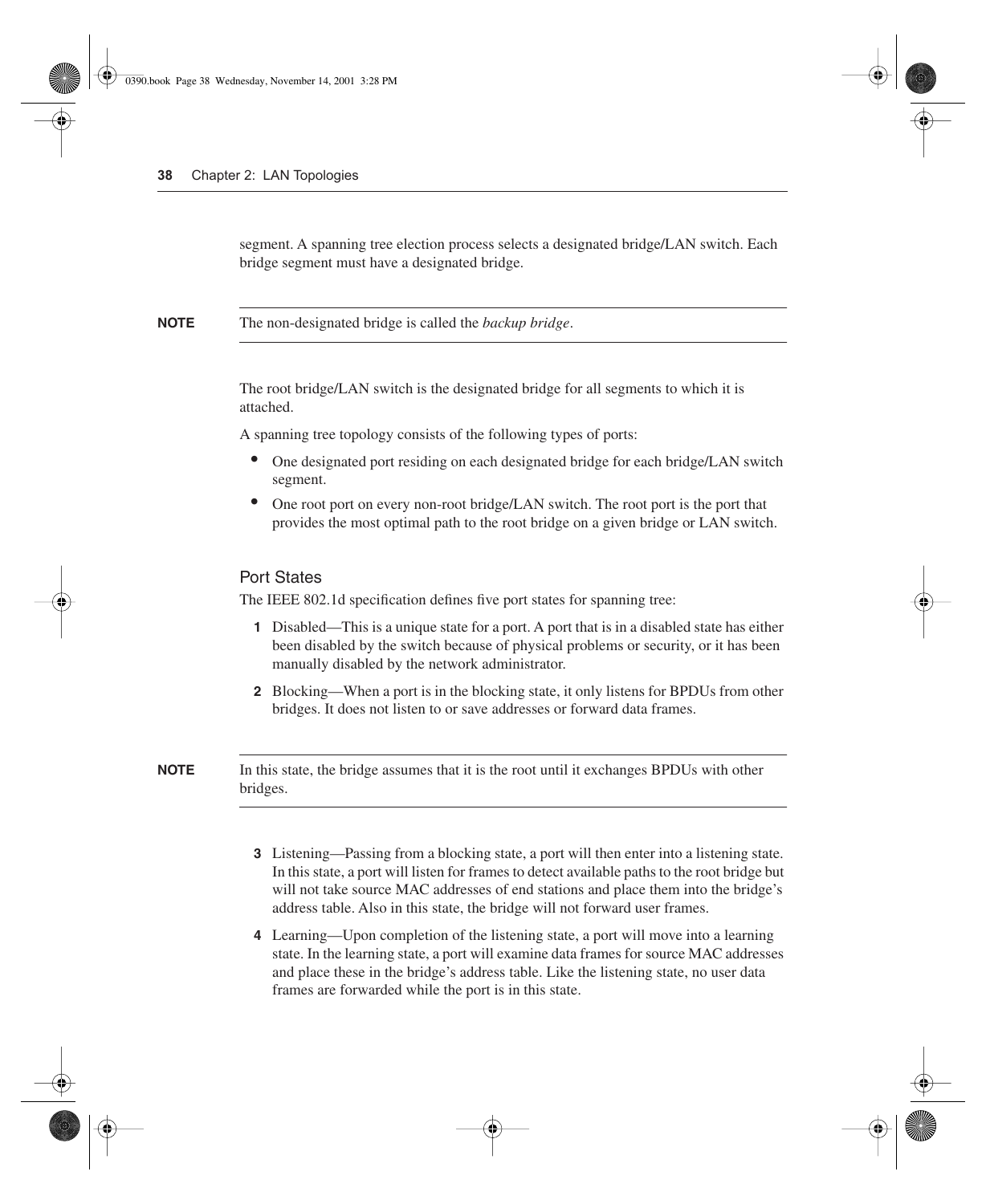**5** Forwarding—After completing the learning state, a port will then be placed into a forwarding state where the bridge will perform its normal functioning. It will learn source MAC addresses and update the bridge's CAM table as well as forward frames through the bridge.

**NOTE** Root bridge/LAN switch ports and designated ports are never in a blocking state.

When a bridge or LAN switch port is activated, it normally goes through three spanning tree states: listening, learning, and forwarding. If the port is the highest cost path to the root bridge in a looped topology, it enters the blocking state. By default, all bridge ports go through the first two states: learning and listening. Based on the information they obtain during these states, the interface attains a forwarding or blocking state.

Typically, the spanning tree algorithm takes 50 seconds to calculate a new topology. The transition time for each state is as follows:

- From blocking to listening—20 seconds
- From listening to learning—15 seconds
- From learning to forwarding—15 seconds

Latency, in addition to normal operation, is incurred when the ports go through the different states due to a network change, such as a failed path, addition of a new bridge or switch, or enabling a bridge or switch port. Cisco uses a default value of 15 seconds for the forward delay time, used to measure the time a port stays in a specific state.

**CAUTION** In any bridged network, it is important to keep track of the number of times the Spanning Tree Protocol is run. As previously discussed, when each bridge runs the spanning tree algorithm, no user traffic is moved around the network, causing a disruption of service to the end users and their resources. Adding bridges to a network can lengthen the time it takes for the spanning tree algorithm to run its course.

# **Routers**

Routers are not usually active in simple LAN environments because routers are WAN devices. Routers are typically found at the edge of a LAN, interfacing with a WAN. Routers operate at the network layer (Layer 3) of the OSI model. Broadcast containment and security are needed in more complex environments.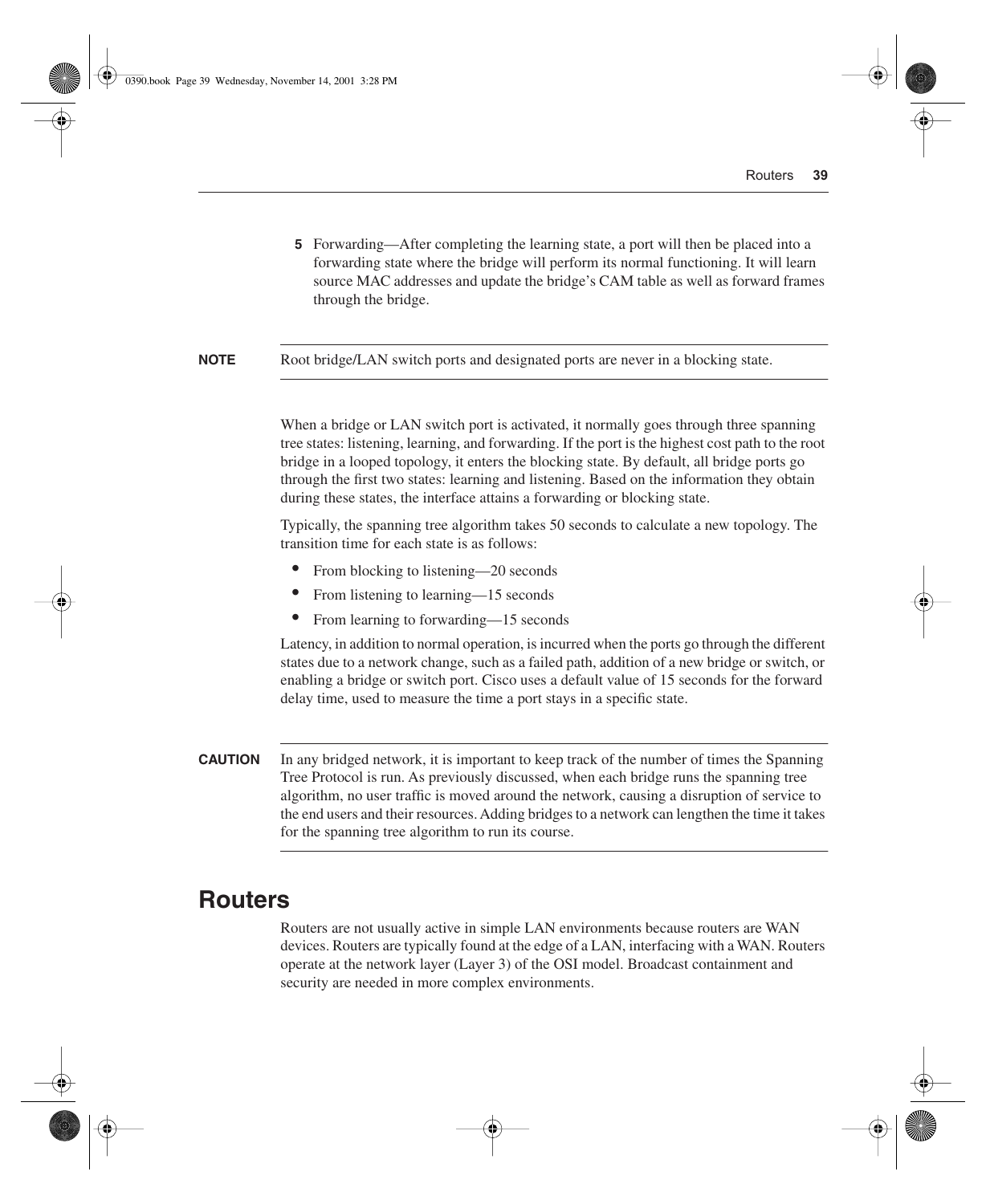Whereas bridges and switches will use the spanning tree algorithm to determine the optimal path to a destination, routers use an algorithm based on the routing protocol that is implemented.

# **Summary**

The three categories of LAN transmission are as follows:

- Unicast—One-to-one transmission
- Multicast—One-to-many transmission
- Broadcast—One-to-all transmission

LAN addressing uses the Layer 2 Media Access Control (MAC) burned-in address (BIA) on the network interface hardware. This address is 48 bits (12 hexadecimal) in length. The first 24 bits, or 6 hexadecimal digits, signify the organizational (vendor manufacturer) identifier as determined by the IEEE. The second 24 bits, or 6 hexadecimal digits, signify a value administered by the specific vendor.

The four primary LAN topologies are as follows:

- Star (hub-and-spoke)—All stations are attached by cable to a central point.
- Ring—All stations are considered repeaters and are enclosed in a loop. Logical configuration is a ring; physical configuration might be a ring or a star.
- Bus—All stations are directly attached to a shared cable segment.
- Tree—All stations are interconnected via several bus networks in a logical extension to the bus topology.

The four primary devices used in LANs include the following:

- Hubs—Hubs operate at the physical layer (Layer 1) of the OSI model and are essentially multiport repeaters, repeating signals out all hub ports.
- Bridges—Bridges create multiple collision domains. Bridges work at the physical layer (Layer 1) of the OSI model and operate at the data link layer (Layer 2). Bridges forward data frames based on the destination MAC address. Bridges utilize the spanning tree algorithm for path determination.
- Switches—LAN switches are essentially multiport bridges. LAN switches are used to connect common broadcast domains (hubs) and to provide frame-level filtering as well as dedicated port speed to end users. LAN switches are also used to create virtual LANs (VLANs). Like bridges, switches use the spanning tree algorithm for path determination.
- Routers—Routers are typically found at the edge of a LAN, interfacing with a WAN, or in more complex LAN environments. Routers operate at the network layer (Layer 3) of the OSI model.